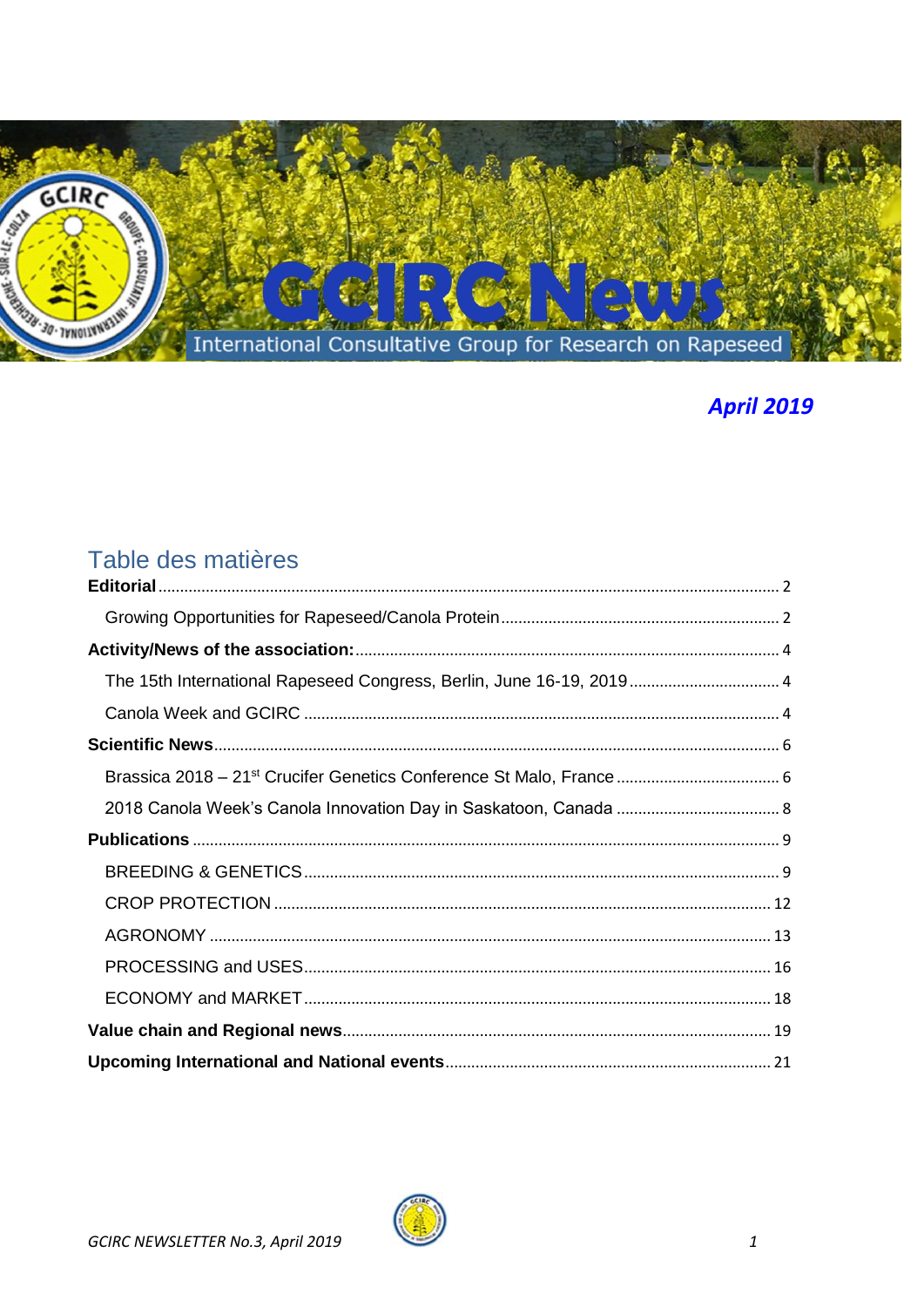# <span id="page-1-1"></span><span id="page-1-0"></span>**Editorial**

## **Growing Opportunities for Rapeseed/Canola Protein**

*It is well known that while rapeseed (canola) is a highly valued source of vegetable oil, it is also a potentially important source of high value protein. Research has shown that biological value of this protein is equivalent or superior to many other plant proteins, including soybean.*

*However, the high level of fiber (due primarily to the hull) along with other anti-nutritional components such as phenolic, phytic acid and glucosinolates have reduced the value of the proteinrich rapeseed/canola meal that remains subsequent to the extraction of the oil. Furthermore, the most common method for processing rapeseed/canola for its oil involves extraction through the use of organic solvents followed by high temperature toasting of the meal. The outcome of this process results in low availability of the protein and thus the meal is limited primarily to ruminant (especially dairy cattle) feed along with some limited rationing in swine and poultry feed. Because of these limitations, rapeseed/canola meal is heavily discounted against soybean meal representing a significant lost opportunity for an important source of protein.*

*The current and future global situation in terms of increased population (approximately 10B by 2050) and the rapidly growing middle class in Asia, associated with an increased demand for meat is resulting in a rapidly increasing demand for plant protein for both feed and food. Rapeseed/canola offers a strategically important source of protein to address this growth in demand. Beyond the traditional use of rapeseed meal in cattle feed rations there is a growing opportunity for poultry and swine feed, aquaculture, pet food, and, of course, food for human dietary needs. Advances being made in genetics and plant breeding as well as processing technologies offer an excellent opportunity for moving rapeseed/canola protein to be utilized in new ways and this increases economic value of the crop and the industry including the farmers who grow the crop.*

*In Canada, as part of the new national innovation agenda, a program was initiated in 2017 to establish five strategic superclusters. One of these, Protein Industries Canada (PIC) was successful in a national competition and has received funding support of \$150M (over five years) which will be matched by at least equal levels of industry funding. The vision for PIC is 'to position Canada globally as a leading source of high-quality plant protein and plant-based co-products, while substantially contributing to Canada's growth and international trade balance.' Canola along with pulse crops (peas, lentils) will be a major target system for the development of a high value protein and ingredient industry. General information on the PIC supercluster is available at www.proteinindustriescanada.ca*

*The Canadian canola research community holds an annual two-day event ('Canola Week') early in December (i.e. Canola Industry Meeting, Canola Innovation Day). In December 2018 a special* 

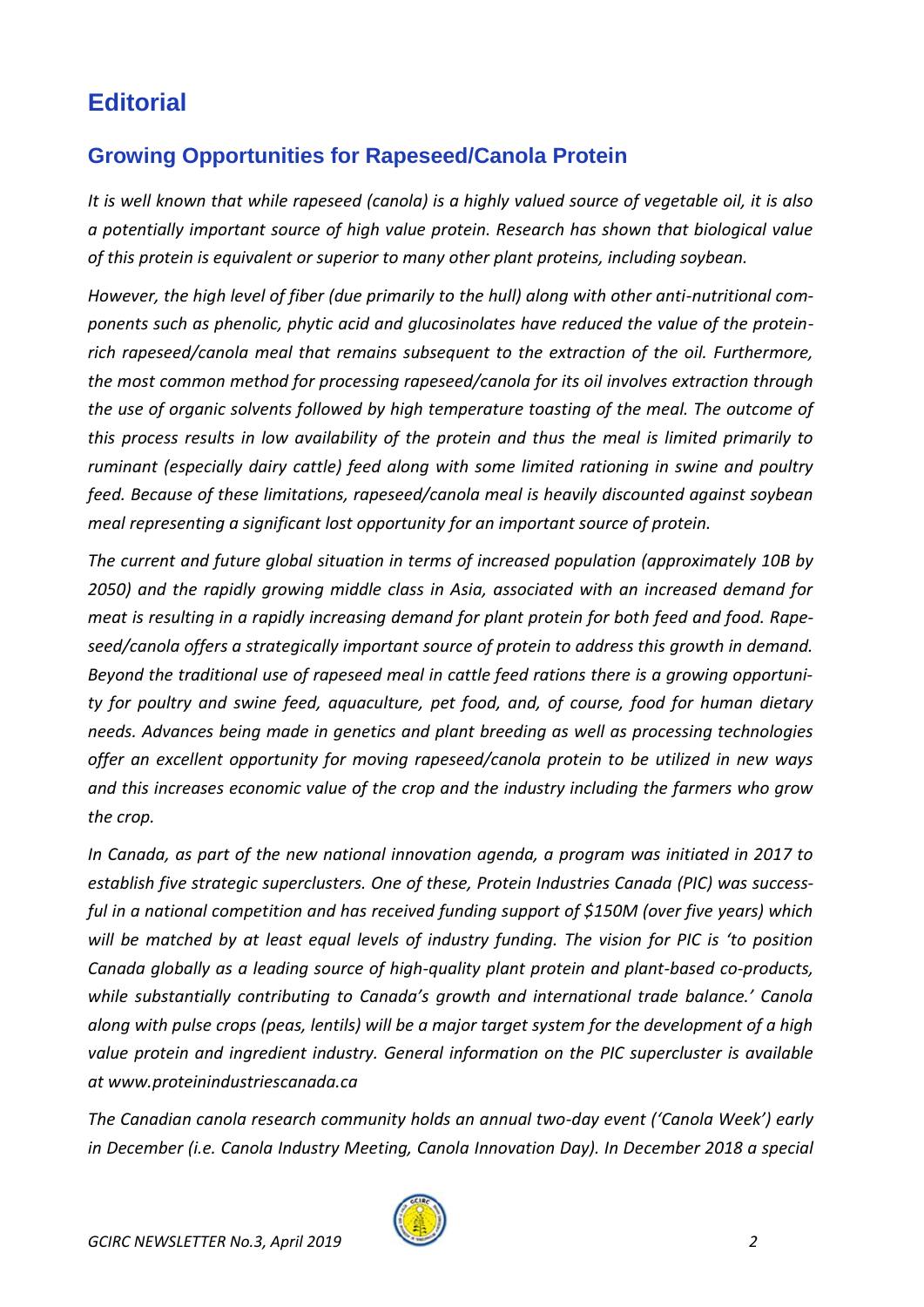*session on canola protein opportunities was organized to discuss new/emerging opportunities. This event might be viewed as a first step in building community interest with the ultimate goal of a submission of a consortium proposal for funding support from PIC. Information on future canola week events will be available at [www.agwest.sk.ca](http://www.agwest.sk.ca/) .*

*It should also be noted that a number of conferences are being organized to provide opportunities for gaining new information and for business development and partnership opportunities on the topic of plant proteins. The Bridge2Food Protein Summit series is an excellent example of relevant conferences. The 2018 summit in Lille, France brought together representatives from private and public organizations to discuss opportunities in the plant protein area (including rapeseed/canola proteins). An overview along with highlights is available in Appendix A. I am pleased to note that the Bridge2Food protein summit series will be held for the first time in Western Canada with a meeting in Saskatoon May 29-31 [\(https://bridge2food.com/summits/plant-protein-ingredients-summit/](https://bridge2food.com/summits/plant-protein-ingredients-summit/) ) followed by a second event in Calgary, June 3-5 [\(https://bridge2food.com/summits/plant-based-foods-north](https://bridge2food.com/summits/plant-based-foods-north-america/)[america/](https://bridge2food.com/summits/plant-based-foods-north-america/) ).*

*In Canada through a range of research and innovation initiatives, canola protein opportunities are being addressed. A few examples are given here. Corteva Agriscience is in the process of developing canola varieties with elevated protein content under the title of 'ProPound'. Such varieties might be viewed as a desirable starting point for protein extraction and purification initiatives. There is growing industry engagement with companies such as Burcon NutraScience [\(www.burcon.ca](http://www.burcon.ca/) ) undertaking work to purify and evaluate canola protein isolates. Ongoing research in public laboratories includes work on modification of canola seed protein properties and utilizing genetics to increase the feasibility of dehulling as a first step in recovering high quality protein. The Canola Council of Canada [\(www.canolacouncil.org](http://www.canolacouncil.org/) ) is actively supporting research initiatives to improve canola protein quality and thereby increasing the overall value of the crop.*

*Addressing the challenges and opportunities in developing a rapeseed/canola protein industry will most certainly require international cooperation and collaboration. This could represent an opportunity for future meetings sponsored by the GCIRC and, of course, at future International Rapeseed Congresses. Rapeseed/canola protein opportunities will be, of course, discussed at the upcoming International Rapeseed Congress in Berlin [\(www.irc2019-berlin.com](http://www.irc2019-berlin.com/) ).*

#### *Dr Wilfred KELLER*

*Member of the GCIRC board and former president President & CEO of Ag-West Bio Inc., Saskatoon, Canada*

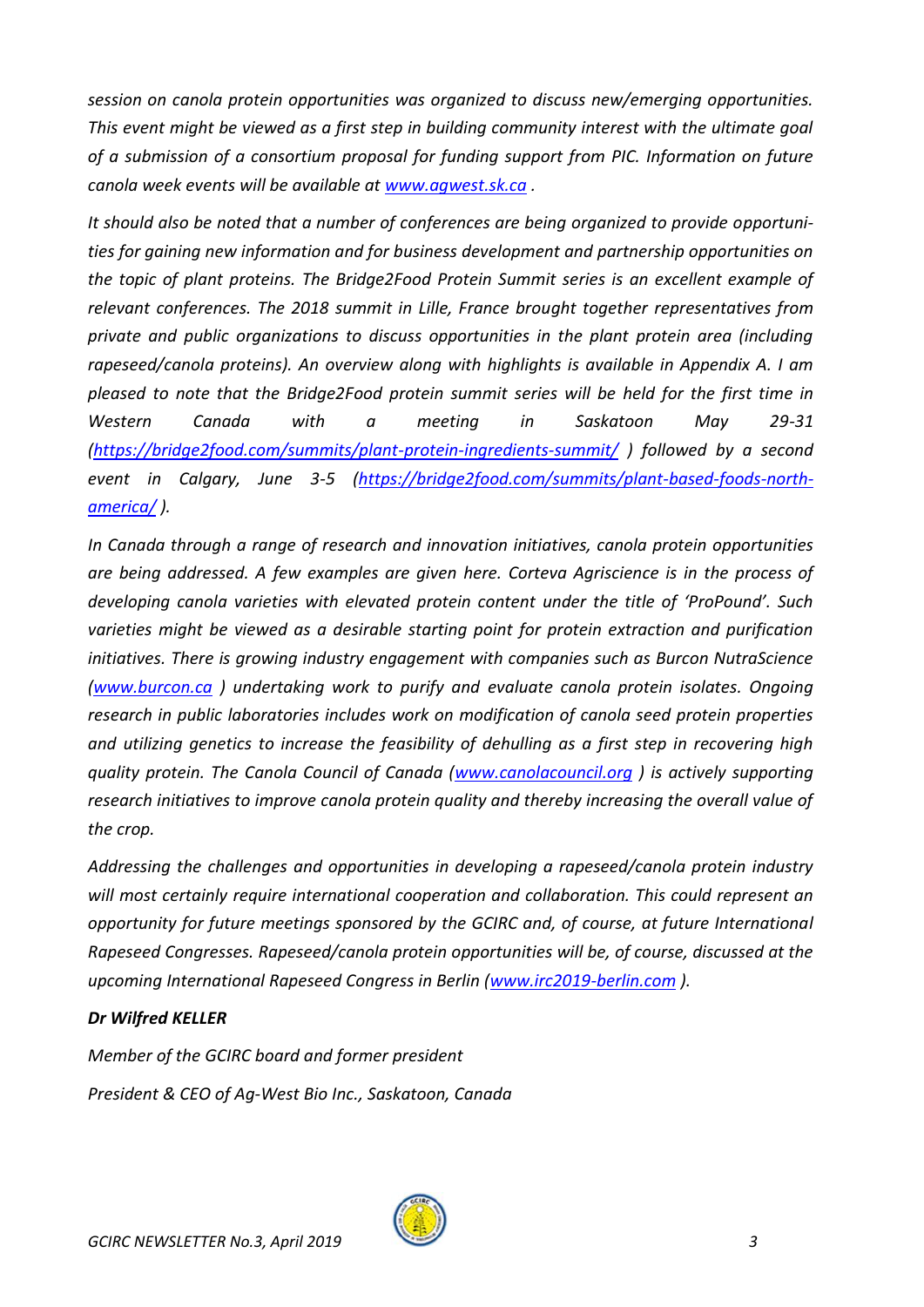# <span id="page-3-0"></span>**Activity/News of the association:**

## <span id="page-3-1"></span>**The 15th International Rapeseed Congress, Berlin, June 16-19, 2019**

Venue: Berlin Congress Center (bcc), Alexanderplatz, Berlin; "Flowering for the Future". <https://www.irc2019-berlin.com/>

<span id="page-3-2"></span>Latest News from the 15th International Rapeseed Congress 2019 (IRC 2019):

The Program Committee has finished the review process regarding the abstracts submitted for the following topics: 1) Genetics, Genomics and Breeding; 2) Diseases and Pests, Plant Protection; 3) Agronomy and Crop Science; 4) Analysis, Use of Products; 5) Rapeseed/Canola for Human Nutrition; 6) Rapeseed/Canola for Animal Nutrition; 7) Economy and Market; 8) Mustard and other cruciferous oilseed crops.

The organizers are pleased to inform the rapeseed/canola community that 178 papers have been nominated for oral presentation and 350 for poster presentation. The final program will be published by end of April. In the meantime, please find an overview of the IRC 2019 program status online: https://www.irc2019-berlin.com/program.

The IRC congress will come up with several workshops in addition to the parallel thematic sessions, to go deeper into the discussion. The workshop topics include: Agronomy, Blackleg, Clubroot, Sclerotinia, Insects and Rapeseed protein. If you are interested in participating, please let us know.

So far, 700 participants are registered for IRC 2019 – with large delegations from China, Canada, France, Poland, UK, USA and Australia. Registration is still possible and very welcome, please follow the link:<https://register.irc2019-berlin.com/IRC2019> .

For information/Local Organizing Committee : [info@irc2019-berlin.com](mailto:info@irc2019-berlin.com)

## **Canola Week and GCIRC**



Canola Week, held in Saskatoon, Canada, on December 4-6, 2018, provided an opportunity for Prof Wolfgang Friedt, president of GCIRC, to present the GCIRC and introduce the next Rapeseed Congress in Berlin to the Canadian Canola community during the international session of the Canola Industry Meeting. Other international guests that delivered presentations about canola in their countries were Dale Thorenson from US Canola Association, and Rod Mailer on

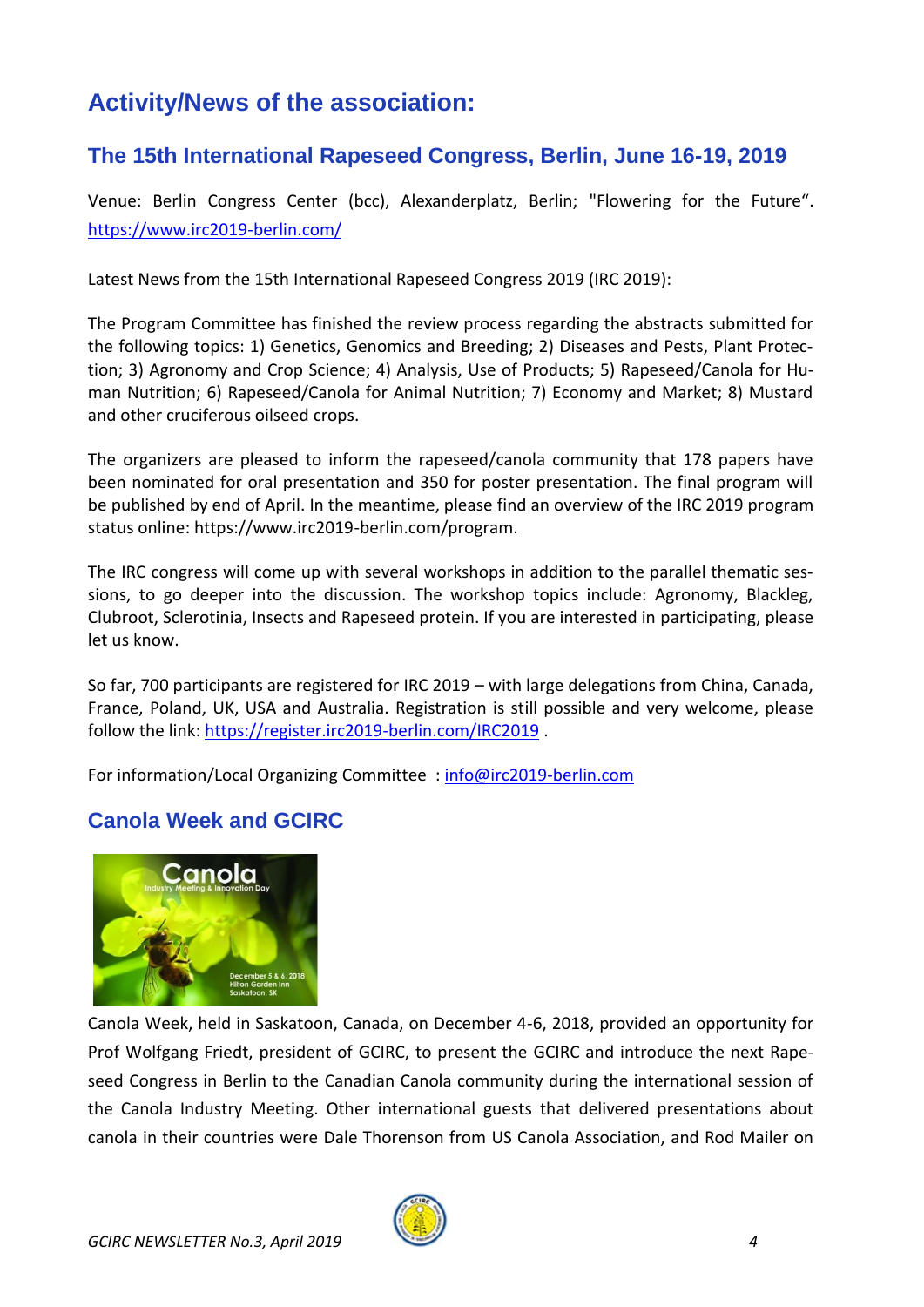the Australian Oils research. Canola week was also an opportunity for the general secretary Etienne Pilorgé to make the GCIRC better known by the researchers and actors of the Canadian canola value chain, thanks to the help of Dr Wilf Keller, former president of GCIRC, and his team.



*Lunch and discussion between GCIRC board members during the Canola Week. From right to left: Rod mailer (Australia), Wolfgang Friedt (Germany), Wilf Keller (Canada), Etienne Pilorgé (France)*

Short reports of the Canola Industry Meeting is available in the "Value Chain and Regional News" section and the Canola Innovation Day in the "Scientific News" section.

## **Clare Youngs passing**

October 23, 1926 - February 18, 2019

Clarence George YOUNGS, October 23, 1926 - February 18, 2019

Clarence Youngs passed peacefully February 18, 2019, in Saskatoon. He was born on a farm near Didsbury, Alberta, and attended Melvin Country School and high school in Didsbury. He received a scholarship to attend the University of Alberta, where he graduated from Chemical Engineering. After graduation, he took a position with the newly formed National Research Council (NRC) in Saskatoon in 1948, where he subsequently received his Master's and PhD in Chemical Engineering.

During his 35 years with the NRC, he and his colleagues developed canola as an edible oil. He was instrumental in the introduction of pulse crops to Canada, and their milling and processing around the world. After his retirement from the NRC, he sustained a keen interest in science, learning and theorizing about the cosmos, astrophysics, and the universe.

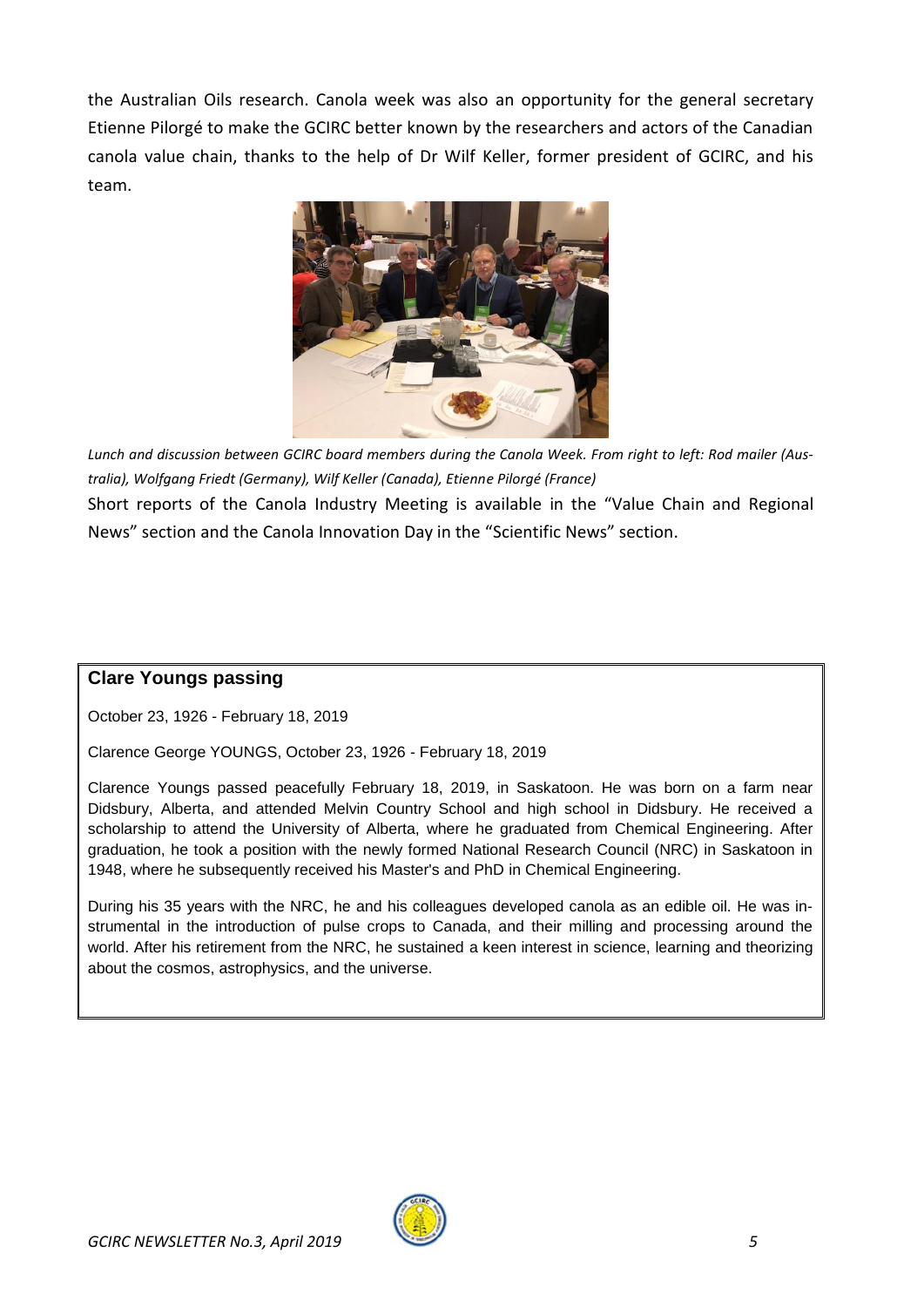# <span id="page-5-0"></span>**Scientific News**

## <span id="page-5-1"></span>**Brassica 2018 – 21st Crucifer Genetics Conference St Malo, France**



This Conference organized in St-Malo (1-4 July 2018) included in 5 sessions and 2 workshops (Nitrogen use efficiency, clubroot). More than 200 participants from 20 countries attended. Here are some highlights.

The first session was devoted to the genome organization and genome editing. It was introduced by a description by D. Edwards on the recent advances in plant genomics and bioinformatics, and how these technologies can be used.

Works on Pangenome are developing compiling several sequenced genomes gradually replaces the reference genomes, and the genome cores. The pangenomes are more informative and offer possibilities to better understand the diversity of the Brassica species.

A part of the session was devoted to new genomic techniques: applications of CRISPR/CAS9, TDTP / GDTP (Transcriptome / Genome Dislay Tile Plots) developed by an English team (Zhesi He / Lenka Havlickova) to visualize the structural variations of the genome in *B.napus*, comparison of sequencing techniques.

The session on Genetic Diversity, Epigenetics, Selection and Biotechnology paid attention to increasing the genetic diversity of rapeseed. It began with two presentations by INRA IGEPP, France, on the use and interest of the triploid pathway in rapeseed breeding (A Pelé, A-M Chèvre). From the AAC pathway (AA X AACC), the presence of the C genome makes it possible to modify the rate and the distribution of cross overs (CO) on the A genome, 3 to 4 times more, and more at the level of centromers, usually low in CO. Similar conclusions seem to be confirmed for the CCA pathway. Both pathways are likely to produce fertile AACC plants, and thus select genes of interest in areas where there was little CO. AAFC populations (from *B. rapa*) were more fertile than CCAs. The obtained material is already used by breeders for NUE, diseases, pests ...

Several presentations focused on epigenetics. Of particular note, Liégard presented a demonstration of a natural epimutation, which impacted the sensitivity / resistance of *Arabidopsis* to cruciferous clubroot. It thus contributed to a diversity of quantitative responses to the pathogen. Identified epialleles were stable, common in the natural population, and hypomethylated

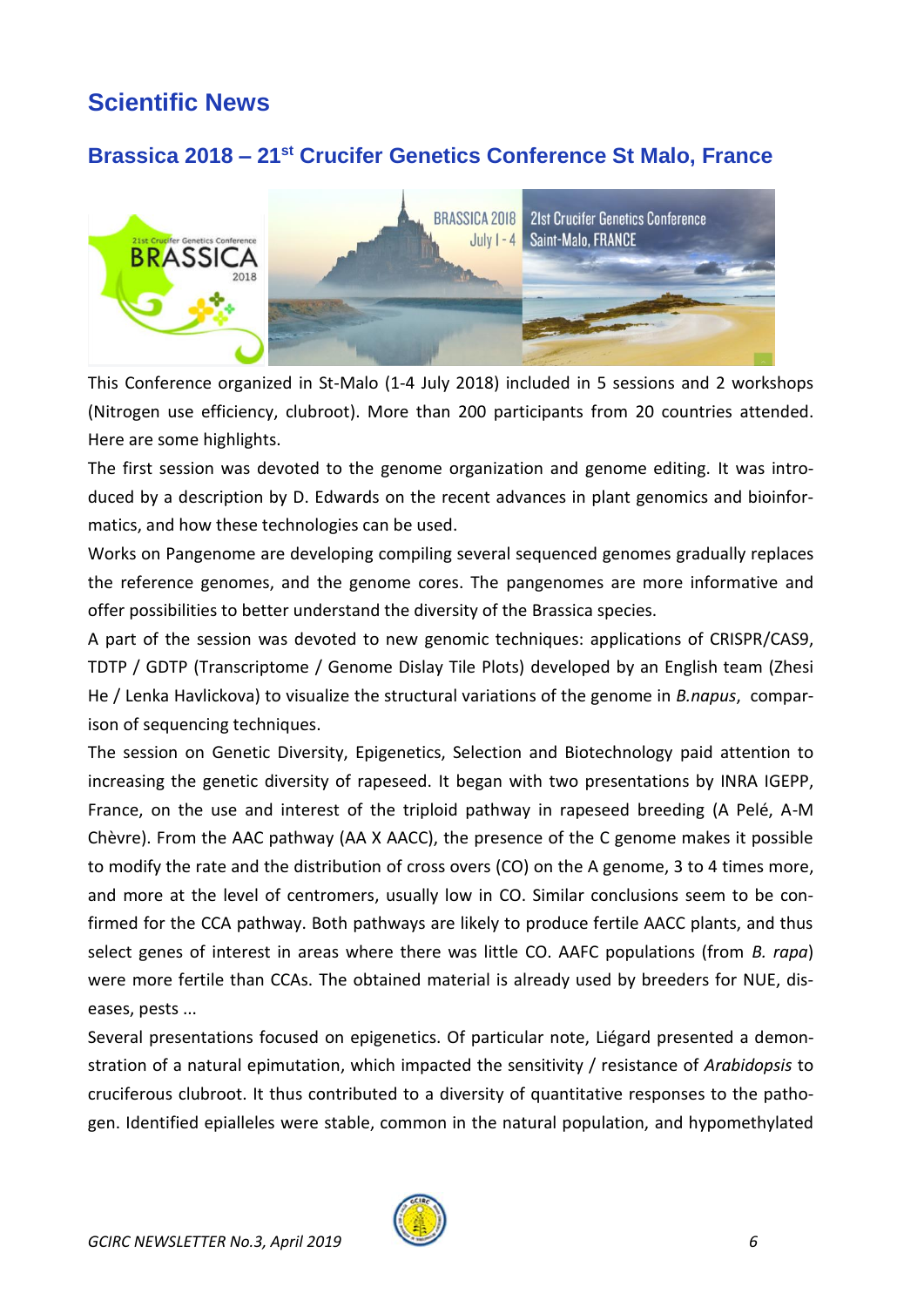epiallels were recessive, and conferred broad-spectrum resistance. Other studies examined *L. maculans.*

Genetic studies about winterization were also present. Among them, a poster Alahakoon *et al.* showed that an overexpression of the ACBP6 gene in rapeseed (by genetic modification), which made rapeseed more tolerant of cold and freezing even without acclimation to cold.

Gravot *et al.* (poster) invested phytochemical diversity in rapeseed on the basis of a 250 accessions panel, and analysis of endogenous and volatile secondary compounds, including glucosinolates, phenolic compounds and low molecular weight terpenes. Methodological developments dedicated to the analysis of rare compounds was in progress. A phytochemical map of accessions is expected at the end of the project.

A session and a workshop were devoted to Nitrogen use efficiency (NUE) and abiotic stresses.

Poisson *et al.* presented a study on sulfur: environmental policies have reduced industrial emissions in S, resulting in a reduction of S availability. Climate change, with increasing spring temperatures, also raises questions about the management of S fertilization. A model was proposed to simulate the growth and S status of winter rapeseed at spring under different scenarios and climatic conditions in 7 countries (including Dijon for France). The simulations were carried out with the SuMoToRi model from 2015 to 2099 with two contrasts S + and S- on biomass. They highlighted a shortening crop cycle in relation to increased temperatures, which was associated with a decrease in plant biomass as temperatures increased and that the daily incident radiation decreased, but not the S content of leaves (mainly sulphate). These simulations demonstrated the increased risk of overfertilization by S, which can lead to environmental problems such as S-leaching due to the presence of high S in the senescent leaves.

Concerning NUE, Dechaumet et al. undertook a metabolomic profiling in rapeseed in relation to leaf development and resource allocation to better understand the metabolome of sink and source organs, as well as the metabolic adjustments associated with senescence operate under different environmental regimes. The study focused on metabolites C and N and showed metabolic adjustments to nutritional stresses: water stress counteracts the traditional pathways of nutrient recycling and there is a strong  $N *$  water interaction in the plant's ability to manage / regulate these stresses.

In the session "New generation phenotyping, plant growth and development", Rolland *et a.l* presented the development and validation of an infrared spectroscopy model to predict the nitrogen and carbon content in rapeseed tissues. Fiorani Fabio presented an infrastructure for quantitative 2D, 3D and 4D analyzes, and an overview of advanced methodologies for noninvasive phenotyping in a controlled environment and proximal or remote field detection, with a Focus on EPPN - European Plant phenotyping network. Andrew Sharpe presented the "Plant Phenotyping and Imaging Research Center" (P2IRC) based in Canada [\(https://p2irc.usask.ca/](https://p2irc.usask.ca/) ). In the session on "Seed and product quality", Iwona Bartkowiak-Broda (Poland) presented the Polish-German ProRapeSeed project that aims at creating new rapeseed cultivars for poultry,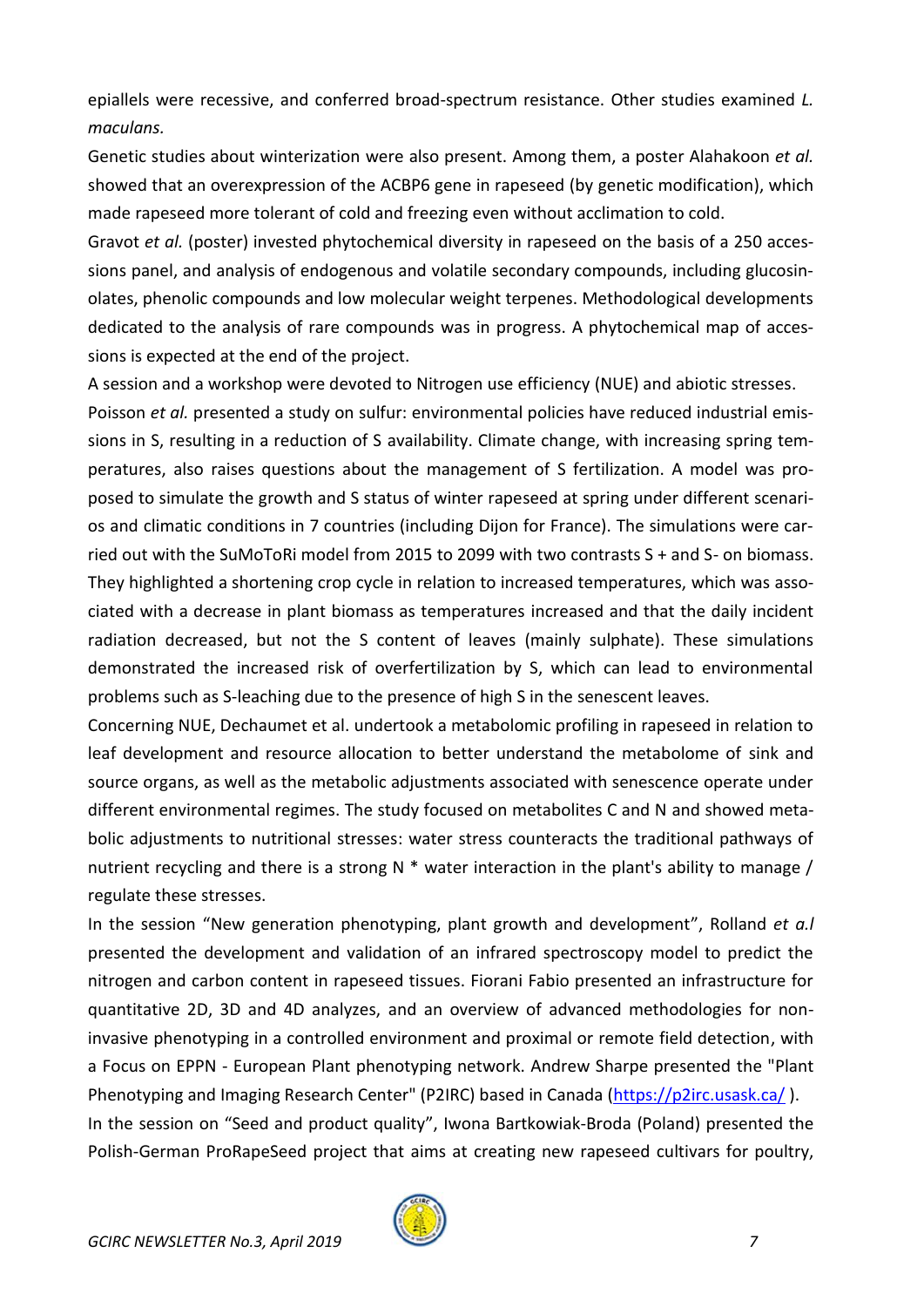high in protein, with less fiber. The first step of the project is the creation of a pool of 200 lines based on the content of nutritional and anti-nutritional compounds, and then association genetic analysis to identify the MQ and candidate genes for selection.

Concerning Clubroot, Gary Peng *et al*. (Canada) presented work on gene sustainability: a selection of 12 lines including 1 to 3 resistance genes tested in controlled conditions to study the durability of these genes. After 5 crop cycles some lines (those with 3 genes) still exhibited partial resistance. The concentration of resting spores was measured in the soil: it decreased for genotypes with several genes but remains constant for those with a single gene. These results raised the question of the impact of the quantitative resistance on these major genes. Also in Canada (Rudolph Fredua-Agyeman *et al*.), the exploration of clubroot resistance in brassica species against different isolates (old and recent) was initiated*: B. nigra* showed 34.9% R resistant and 23.8% MR moderately resistant, *B. oleracea* 6.2% R, 7.7% MR, *B. rapa* 6.2% R, 1.5% MR, *B. napus* 1.5% R, 3.1% MR, *B. carinata* 100% S sensible, *B. juncea* 100% S. Leading to only 1 *rapa*, 1 *napus*, 2 *nigra* with a PI <30% .

The RAPHKORE project (Diederichsen *et al.*, German team) aims to i) identify sources of clubroot resistance in *Raphanus*, ii) better know the isolates present in radish, iii) develop population mapping.

Several works on *L. maculans* were presented in the session "Resistance to pathogens and insects, biocontrol and crop protection", especially in Canada where a strategy is being implemented to better manage the Phoma (blackleg) issue, with the integration of new R genes into varieties, and the creation of a new "resistance" label. Genetics to be used during rotation are recommended to limit resistance degradation.

## <span id="page-7-0"></span>**2018 Canola Week's Canola Innovation Day in Saskatoon, Canada**

The Genomics and Predictions session was rather rich with presentations on genetics, genomics, and applications with several international speakers. Among the some of the original ideas, C Werner, of the University of Edinburgh, proposed to apply to crop species the principles of predictive selection, which are used in the animal sector. There were also more "classic" presentations on phenotyping devices, an update on regulation, and the Canadian approach to regulating "Novel traits" (which include GMOs) and - by the way - will probably be more appropriate and effective that the European approach for taking care of the outputs of CRISPRCAS9 type technologies. The use of these technologies is very promising in some key areas for the future: efficiency of photosynthesis (given the short Canadian growing season, the economic interest is high), water use efficiency, and control of crop cycle phases for better adaptation to climatic conditions.

The Protein / Processes / Feed / Food session showed a strong research effort on proteins: the investment made in the Protein Initiative Canola reaches Can \$ 300 million over 5 years. D.

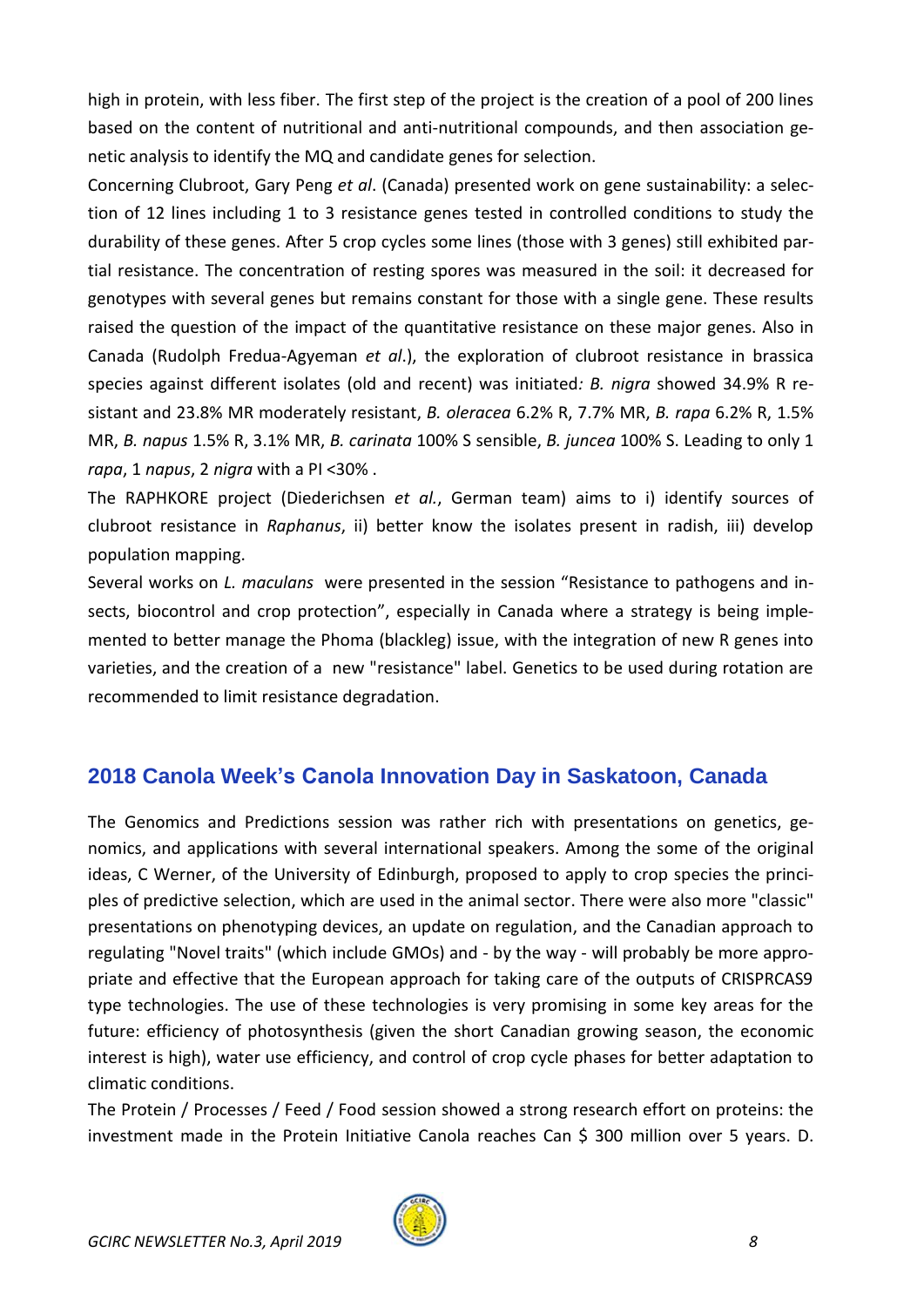Hegedus's (AAFC) talk focused on the exploration of the diversity of rapeseed and cruciferous proteins, going well beyond the crude division between cruciferin and napine and concluding on the sources of value to be exploited. Samah Garinger's (Avril Group) presentation focused on the processes currently under patent, whether used or not, and their applications and room for improvement. In terms of challenges and strategies for economic valuation. J. House (University of Manitoba) asked the question of the evaluation of nutritional values, starting with the protein content: what is the real value of the nitrogen and protein conversion coefficient for canola? Also, developments on the subject of improving the quality of cakes by the action of fungies, and the evaluation of the economic interest in the fractionation of cakes, were presented.

# **OMEGA-3 SUMMIT 2018**

**Global Summit on Nutrition, Health and Human Behaviour - Science, Market and Policy Update** 



**Omega 3 Summit 2018:** The Omega 3 summit took place on 29-30 October, 2018, in Brussels, Belgium, and was opened by Prof Michael Crawford (London Imperial College) with and overview of the impact of Omega 3 fatty acids on neuronal development and degeneration. Several presentations concerned aquaculture and sustainable omega 3 sourcing. The website of the SFEL – Société Française d'Etude des Lipides (French Society for Lipids Studies) contains a short report of this conference at [http://www.sfel.asso.fr/fr/omega-3-summit-2018,article-](http://www.sfel.asso.fr/fr/omega-3-summit-2018,article-109.html)[109.html](http://www.sfel.asso.fr/fr/omega-3-summit-2018,article-109.html)

# <span id="page-8-0"></span>**Publications**

## <span id="page-8-1"></span>**BREEDING & GENETICS**

- Smit Shah, Nirosha L. Karunarathna, Christian Jung and Nazgol Emrani. An APETALA1 ortholog affects plant architecture and seed yield component in oilseed rape (Brassica napus L.). BMC Plant Biology201818:380.<https://doi.org/10.1186/s12870-018-1606-9>
- Aysha Kiran, Abdul Wakeel, Rod Snowdon, Wolfgang Friedt. Genetic dissection of root architectural traits by QTL and genome‐wide association mapping in rapeseed (Brassica napus). Plant Breeding. <https://doi.org/10.1111/pbr.12665>
- LI Hai-tao LI Juan-juan SONG Ju-rong ZHAO Bo GUO Chao-cheng WANG Bo ZHANG Qing-hua WANG Jing LIU Ke-de. An auxin signaling gene BnaA3.IAA7 contributes to the ideal plant

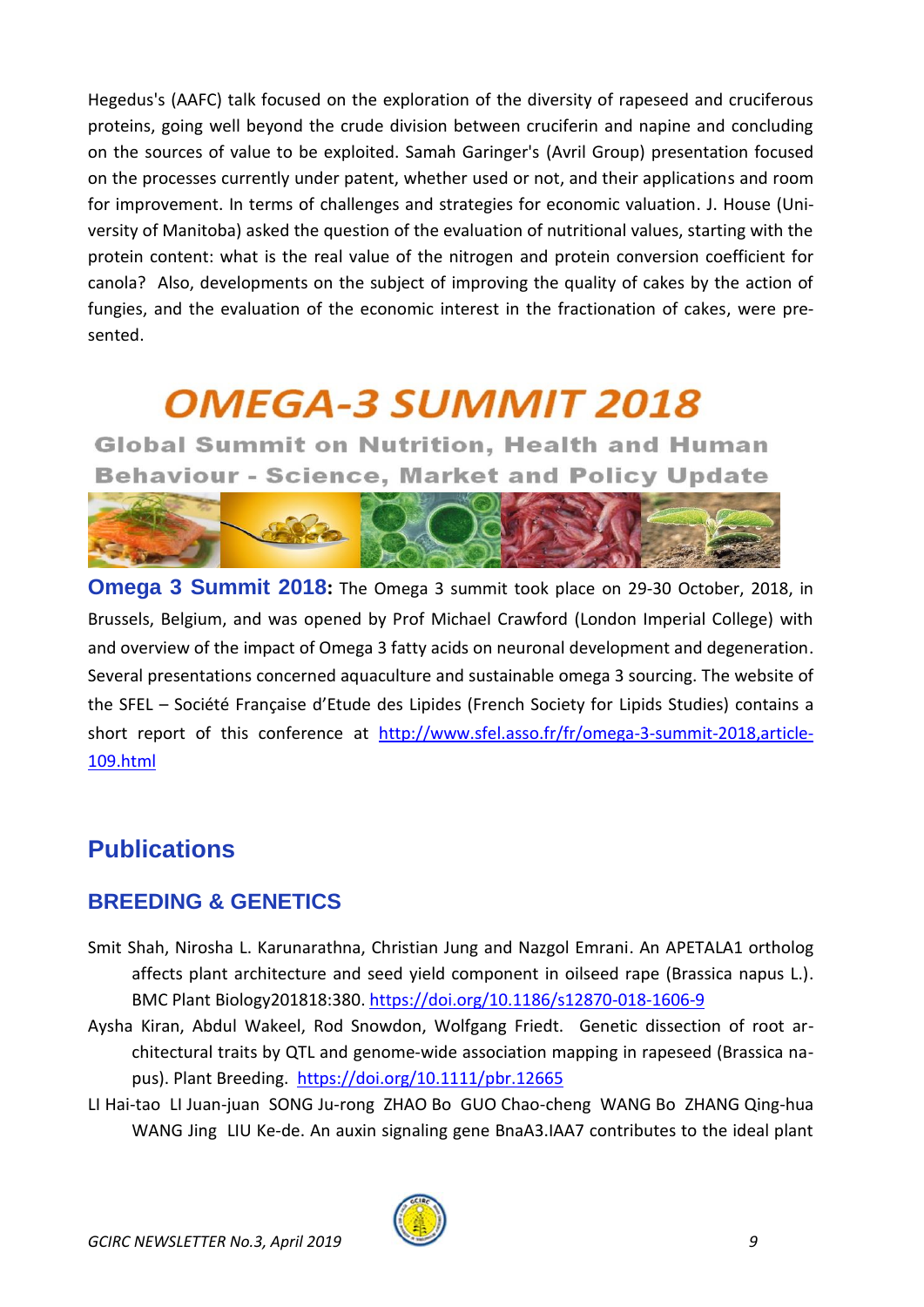architecture and yield heterosis in rapeseed. [http://cpfd.cnki.com.cn/Article/CPFDTOTAL-](http://cpfd.cnki.com.cn/Article/CPFDTOTAL-CSSC201811003085.htm)[CSSC201811003085.htm](http://cpfd.cnki.com.cn/Article/CPFDTOTAL-CSSC201811003085.htm)

- Hongbo Chao, Nadia Raboanatahiry, Xiaodong Wang, Weiguo Zhao, Li Chen, Liangxing Guo, Baojun Li, Dalin Hou, Shi Pu, Lina Zhang, Hao Wang, Baoshan Wang, Maoteng Li. Genetic dissection of harvest index and related traits through genome-wide quantitative trait locus mapping in Brassica napus L.<https://doi.org/10.1270/jsbbs.18115>
- Liang Chai, Haojie Li, Jinfang Zhang, Lintao Wu, Benchuan Zheng, Cheng Cui, Jun Jiang, Shangqi Zuo, Liangcai Jiang. 2019. Rapid Identification of a Genomic Region Conferring Dwarfism in Rapeseed (Brassica napus L.) YA2016-12.<https://doi.org/10.3390/agronomy9030129>
- Hongtao Cheng Jia Liu Mengyu Hao Bingli Ding Wenxiang Wang Rijin Zhou Wen Chu Hui Wang Qiong Hu . Functional characterization of pod shattering related genes in Brassica napus.<http://cpfd.cnki.com.cn/Article/CPFDTOTAL-CSSC201810002106.htm>
- Liuliu Shi, Jurong Song, Chaocheng Guo, Bo Wang, Zhilin Guan, Pu Yang, Xun Chen, Qinghua Zhang, Graham J. King, Jing Wang, Kede Liu. A CACTA‐like transposable element in the up‐ stream region of BnaA9.CYP78A9 acts as an enhancer to increase silique length and seed weight in rapeseed.<https://doi.org/10.1111/tpj.14236>
- Harsh Raman, Rosy Raman, Yu Qiu, Avilash Singh Yadav Singh Yadav, Sridevi Sureshkumar, Lauren Borg, Rohan Maheswaran, Dave Wheeler, Ollie Ovens, Ian Menz, Sureshkumar Balasubramanian. 2019. GWAS hints at pleiotropic roles for FLOWERING LOCUS T in flowering time and yield-related traits in canola[. https://doi.org/10.1101/539890](https://doi.org/10.1101/539890)
- Yajun He, Dingxue Hu, Jingcan You, Daoming Wu, Yixin Cui, Hongli Dong, Jiana Li, Wei Qian, Genome-wide association study and protein network analysis for understanding candidate genes involved in root development at the rapeseed seedling stage. Plant Physiology and Biochemistry, 2019.<https://doi.org/10.1016/j.plaphy.2019.01.028>
- Yijuan Ding , Jiaqin Mei, Qinan Wu, Zhiyong Xiong, Yuehua Li, Chaoguo Shao, Lei Wang, Wei Qian. Synchronous improvement of subgenomes in allopolyploid: a case of Sclerotinia resistance improvement in Brassica napus. Mol Breeding (2019) 39: 10. <https://doi.org/10.1007/s11032-018-0915-x>
- Jian Wu, Peipei Chen, Qing Zhao, Guangqin Cai, Yue Hu, Yang Xiang, Qingyong Yang, Youping Wang, Yongming Zhou. Co-location of QTL for Sclerotinia stem rot resistance and flowering time in Brassica napus. The Crop Journal,2019. <https://doi.org/10.1016/j.cj.2018.12.007>
- O. L. Klyachenko, L. M. Prysiazhniuk, N. V. Shofolova, O. V. Piskova. Polymorphism in spring and winter rapeseed varieties (Brassica napus L.) identified by SSR markers <https://doi.org/10.21498/2518-1017.14.4.2018.151898>
	- Alina Liersch, Jan Bocianowski, Wiesława Popławska, Laurencja Szała, Katarzyna Sosnowska, Teresa Cegielska-Taras, Kamila Nowosad, Marcin Matuszczak, Iwona Bartkowiak-Broda. Creation of gene pools with amplified fragment length polymorphis markers for development of winter oilseed rape (Brassica napus L.) hybrid cultivars. Euphytica (2019) 215: 22. <https://doi.org/10.1007/s10681-019-2350-4>

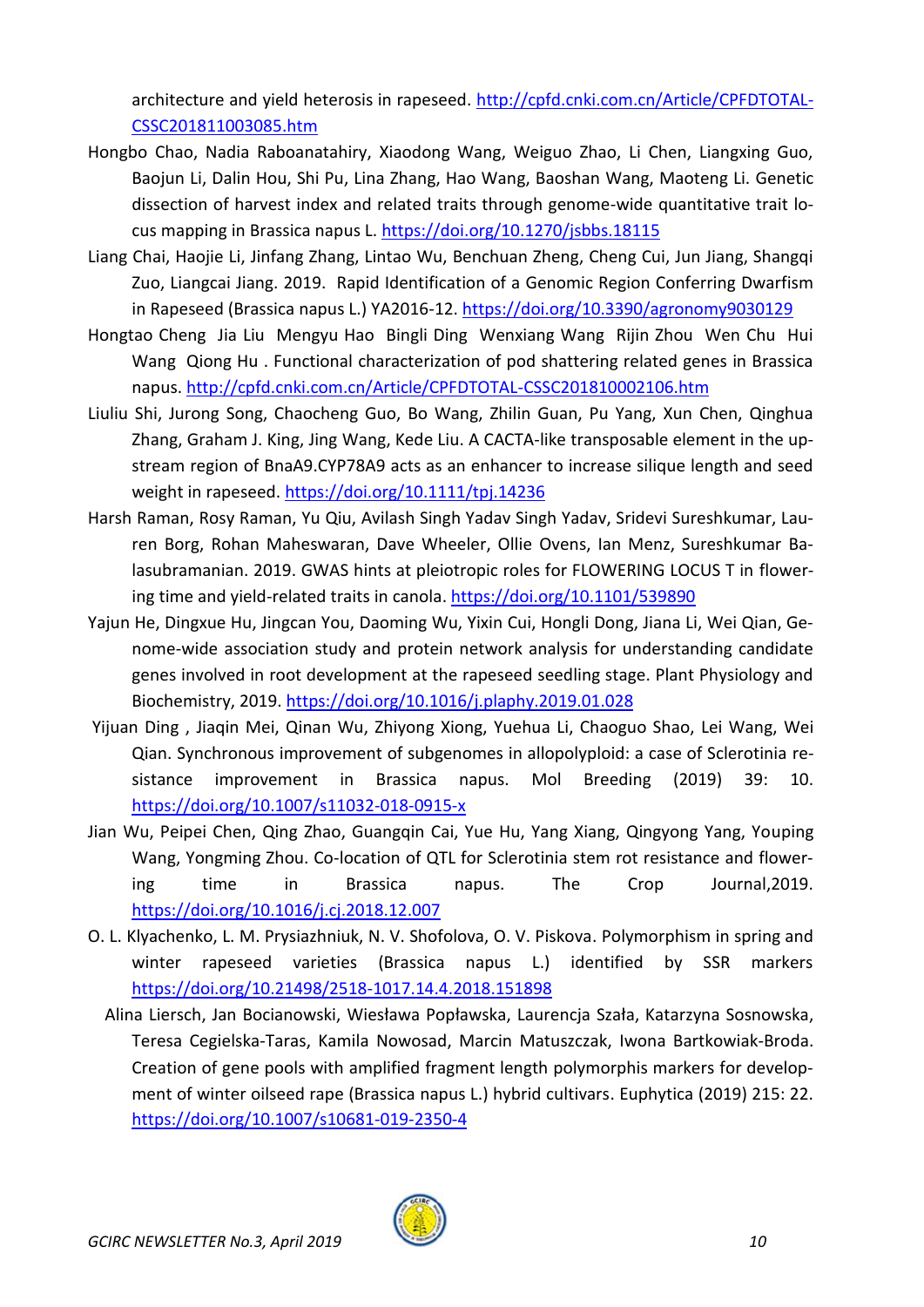- Michelle L. Colgrave, Keren Byrne, Sapna Vibhakaran Pillai, Bei Dong, Antonio Leonforte, Joanne Caine, Lukasz Kowalczyk, Judith A. Scoble, James R. Petrie, Surinder Singh, Xue-Rong Zhou. 2019. Quantitation of seven transmembrane proteins from the DHA biosynthesis pathway in genetically engineered canola by targeted mass spectrometry. Food and Chemical Toxicology. [https://doi.org/10.1016/j.fct.2019.02.035.](https://doi.org/10.1016/j.fct.2019.02.035)
- Jun Liu, Wanjun Hao, Jing Liu, Shihang Fan, Wei Zhao, Linbing Deng, Xinfa Wang, Zhiyong Hu, Wei Hua, Hanzhong Wang. A Novel Chimeric Mitochondrial Gene Confers Cytoplasmic Effects on Seed Oil Content in Polyploid Rapeseed (Brassica napus). 2019. [https://doi.org/10.1016/j.molp.2019.01.012.](https://doi.org/10.1016/j.molp.2019.01.012)
- Liyun Miao, Hongbo Chao, Li Chen, Hao Wang, Weiguo Zhao, Baojun Li, Libin Zhang, Huaixi Li, Baoshan Wang, Maoteng Li. 2019. Stable and novel QTL identification and new insights into the genetic networks affecting seed fiber traits in Brassica napus. <https://doi.org/10.1007/s00122-019-03313-4>
- Ling Xu, Wujing Zeng, Juanjuan Li, Hui Liu, Guijun Yan, Ping Si, Chong Yang, Ying Shi, Qiuling He, Weijun Zhou. Characteristics of membrane-bound fatty acid desaturase (FAD) genes in Brassica napus L. and their expressions under different cadmium and salinity stresses. Environmental and Experimental Botany, 2019. <https://doi.org/10.1016/j.envexpbot.2019.02.016>
- Raman H., Uppal R.K., Raman R. (2019) Genetic Solutions to Improve Resilience of Canola to Climate Change. In: Kole C. (eds) Genomic Designing of Climate-Smart Oilseed Crops. Springer, Cham. [https://doi.org/10.1007/978-3-319-93536-2\\_2](https://doi.org/10.1007/978-3-319-93536-2_2)
- Li Ma, Jeffrey A. Coulter, Lijun Liu, Yuhong Zhao, Yu Chang, Yuanyuan Pu, Xiucun Zeng, Yaozhao Xu, Junyan Wu, Yan Fang, Jing Bai, Wancang Sun. Transcriptome Analysis Reveals Key Cold-Stress-Responsive Genes in Winter Rapeseed (Brassica rapa L.). Int. J. Mol. Sci. 2019, 20(5), 1071;<https://doi.org/10.3390/ijms20051071>
- Deepika Verma, Neha Lakhanpal, Kashmir Singh. 2019. Genome-wide identification and characterization of abiotic-stress responsive SOD (superoxide dismutase) gene family in Brassica juncea and B. rapa.<https://doi.org/10.1186/s12864-019-5593-5>
- PREPRINT: Antonis Kioukis, Vassiliki A. Michalopoulou, Laura Briers, Stergios Pirintsos, David J. Studholme, Pavlos Pavlidis, Panagiotis F. Sarris. Draft Genome Sequence and intraspecific diversification of the wild crop relative Brassica cretica Lam. using demographic model selection.<https://doi.org/10.1101/521138>

#### **PhD Thesis:**

- Arif Uz Zaman, Muhammad. Delineating Root System Architecture in Rapeseed/Canola (Brassica napus L.) through Molecular and Transcriptomic Approaches. North Dakota State University, ProQuest Dissertations Publishing, 2018. 10980707
- Gabur, Iulian. 2018. Genome structural variation associates with fungal quantitative disease resistance in oilseed rape (Brassica napus L.). [http://geb.uni](http://geb.uni-giessen.de/geb/volltexte/2019/14040/)[giessen.de/geb/volltexte/2019/14040/](http://geb.uni-giessen.de/geb/volltexte/2019/14040/)

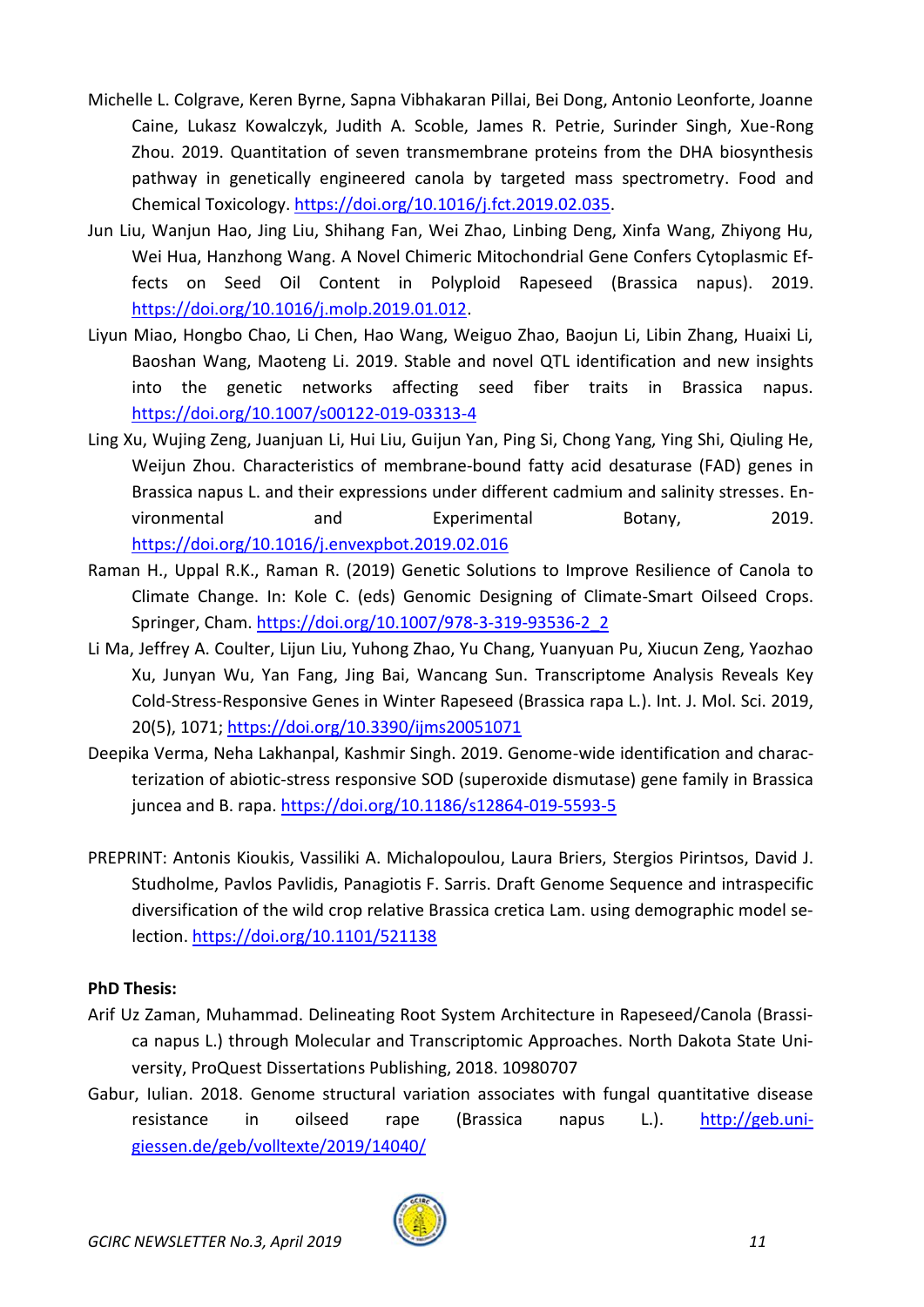Habib U. Jan, Mei Guan, Min Yao, Wei Liu, Dayong Wei, Amine Abbadi, Ming Zheng, Xin He, Hao Chen, Chunyun Guan, Richard A. Nichols, Rod J. Snowdon, Wei Hua, Lunwen Qian. Genome-wide haplotype analysis improves trait predictions in Brassica napus hybrids. Plant Science, 2019,<https://doi.org/10.1016/j.plantsci.2019.02.007>

## <span id="page-11-0"></span>**CROP PROTECTION**

- Nicholas E. Korres, Nilda R. Burgos, Stephen O. Duke. Weed Control: Sustainability, Hazards, and Risks in Cropping Systems Worldwide. Chapter by PJW Lutman: Sustainable weed control in oilseed rape. CRC Press, 19 déc. 2018 - 664 pages
- Xiaorong Zheng, Daniel Teshome Lopisso, Alice Bisola Eseola, Birger Koopmann, Andreas von Tiedemann. 2019. Potential for seed transmission of Verticillium longisporum in oilseed rape (Brassica napus L.).<https://doi.org/10.1094/PDIS-11-18-2024-RE>
- B. D. Gossen, F. Al‐Daoud, T. Dumonceaux, J. A. Dalton, G. Peng, D. Pageau, M. R. McDonald. 2019Comparison of techniques for estimation of resting spores of Plasmodiophora brassicae in soil.<https://doi.org/10.1111/ppa.13007>
- David LaneMatthew Denton-GilesMark DerbyshireLars G. Kamphuis. Abiotic conditions governing the myceliogenic germination of Sclerotinia sclerotiorum allowing the basal infection of Brassica napus. Australasian Plant Pathol. (2019) 48: 85. <https://doi.org/10.1007/s13313-019-0613-0>
- Juliana Soroka, Larry Grenkow, Boyd Mori, Lars Andreassen. 2019. Injury by Contarinia (Diptera: Cecidomyiidae) to early-seeded and late-seeded canola in northeastern Saskatchewan, Canada, and assessment of seed treatments for midge control <https://doi.org/10.4039/tce.2018.68>
- Chaminda De Silva Weeraddana, Maya L. Evenden. 2019. Herbivore‐induced plants do not af‐ fect oviposition but do affect fitness of subsequent herbivores on canola. <https://doi.org/10.1111/eea.12762>
- Mori, B., Andreassen, L., Heal, J., Dupuis, J., Soroka, J., & Sinclair, B. (2019). A new species of Contarinia Rondani (Diptera: Cecidomyiidae) that induces flower galls on canola (Brassicaceae) in the Canadian prairies. The Canadian Entomologist, 1-18. <https://doi.org/10.4039/tce.2018.63>
- B. Congdon, P. Matson, F. Begum, T. Dore, M. Kehoe and B. Coutts. https://www.researchgate.net/publication/331521139 Turnip\_yellows\_virus\_epidemic\_i n 2018 - time to get one step ahead of the green peach aphid
- A. Zwolińska, K. Krawczyk, N. Borodynko-Filas, H. Pospieszny. Non-crop sources of Rapeseed Phyllody phytoplasma ('Candidatus Phytoplasma asteris': 16SrI-B and 16SrI-(B/L)L), and closely related strains. Crop Protection, <https://doi.org/10.1016/j.cropro.2018.11.015>
- Rong Lei, Jun Kong, Yanhong Qiu, Naizhong Chen, Shuifang Zhu, Xinyi Wang, Pinshan Wu. Rapid detection of the pathogenic fungi causing blackleg of Brassica napus using a portable real-

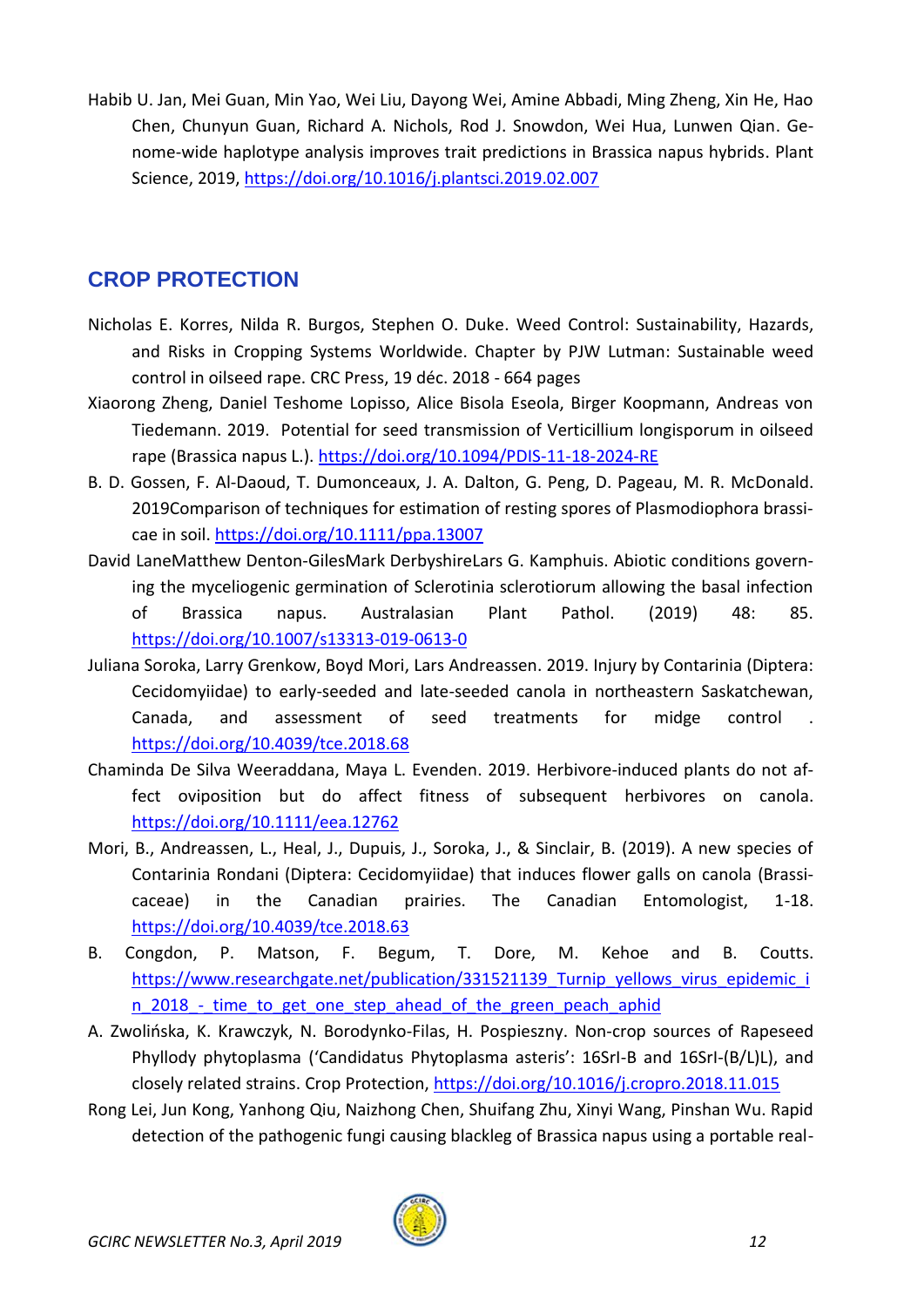## <span id="page-12-0"></span>**AGRONOMY**

- Xiu-li TianCheng-bao WangXing-guo BaoPing WangXiao-fei LiSi-cun YangGuo-chun DingPeter ChristieLong LiEmail author. Crop diversity facilitates soil aggregation in relation to soil microbial community composition driven by intercropping. Plant Soil (2019). <https://doi.org/10.1007/s11104-018-03924-8>
- Tang Tang, GuiMin Chen, FuXia Liu, CuiPing Bu, Lei Liu, XiangXiang Zhaà. 2019. Effects of transgenic glufosinate-tolerant rapeseed (Brassica napus L.) and the associated herbicide application on rhizospheric bacterial communities. [https://doi.org/10.1016/j.pmpp.2019.03.004.](https://doi.org/10.1016/j.pmpp.2019.03.004)
- M Galic, M Mesic, A Percin, I Sestak, Z Zgorelec . Sulphur Balance in Agroecosystem. Bulgarian journal of Soil Science. [http://www.bsss.bg/issues/Issue2\\_2018/BJSS\\_2018\\_2\\_3.pdf](http://www.bsss.bg/issues/Issue2_2018/BJSS_2018_2_3.pdf)
- Li Wang, Qiuxia Liu, Xiaoyan Dong, Yi Liu, Jianwei Lu. Herbicide and nitrogen rate effects on weed suppression, N uptake, use efficiency and yield in winter oilseed rape (Brassica napus L.).<https://doi.org/10.1016/j.gecco.2019.e00529>
- Victor R. Bodnar, Josh Lofton, Misha R. Manuchehri and Anna D. Zander. 2019. Impact of Late-Season Herbicide Applications on Winter Canola Yield and Seed Quality. <https://doi.org/10.2134/age2018.10.0053>
- Rozhgar Mustafa Ahmed . Oil Percent and Unsaturated Fatty Acid Response of Rapeseed Cultivars to Nitrogen and Phosphorus Fertilizers in Two Different Sowing Dates. <https://www.iasj.net/iasj?func=article&aId=155313>
- Bao-Luo Ma, Zhiming Zheng, Joann K. Whalen, Claude Caldwell, Anne Vanasse, Denis Pageau, Peter Scott, Hugh Earl, Don L. Smith. 2019 Uptake and nutrient balance of nitrogen, sulfur, and boron for optimal canola production in eastern Canada. Journal of Plant nutrition and Soil Science.<https://doi.org/10.1002/jpln.201700615>
- Katrin Drastig, Teresa Suárez Quiñones, Mohammad Zare, Karl-Heinz Dammer, Annette Prochnow. Rainfall interception by winter rapeseed in Brandenburg (Germany) under various nitrogen fertilization treatments. Agricultural and Forest Meteorology,2019. <https://doi.org/10.1016/j.agrformet.2019.01.027>
- Bieker, S.; Riester, L.; Doll, J.; Franzaring, J.; Fangmeier, A.; Zentgraf, U. Nitrogen Supply Drives Senescence-Related Seed Storage Protein Expression in Rapeseed Leaves. Genes 2019, 10, 72.<https://doi.org/10.3390/genes10020072>
- Maryam Kholghi, Mahmoud Toorchi, Ali Bandehagh, Anna Ostendorp, Steffen Ostendorp, Patrizia Hanhart, Julia Kehr. Comparative proteomic analysis of salt-responsive proteins in canola roots by 2-DE and MALDI-TOF MS. Biochimica et Biophysica Acta (BBA) - Proteins and Proteomics.<https://doi.org/10.1016/j.bbapap.2018.12.009>

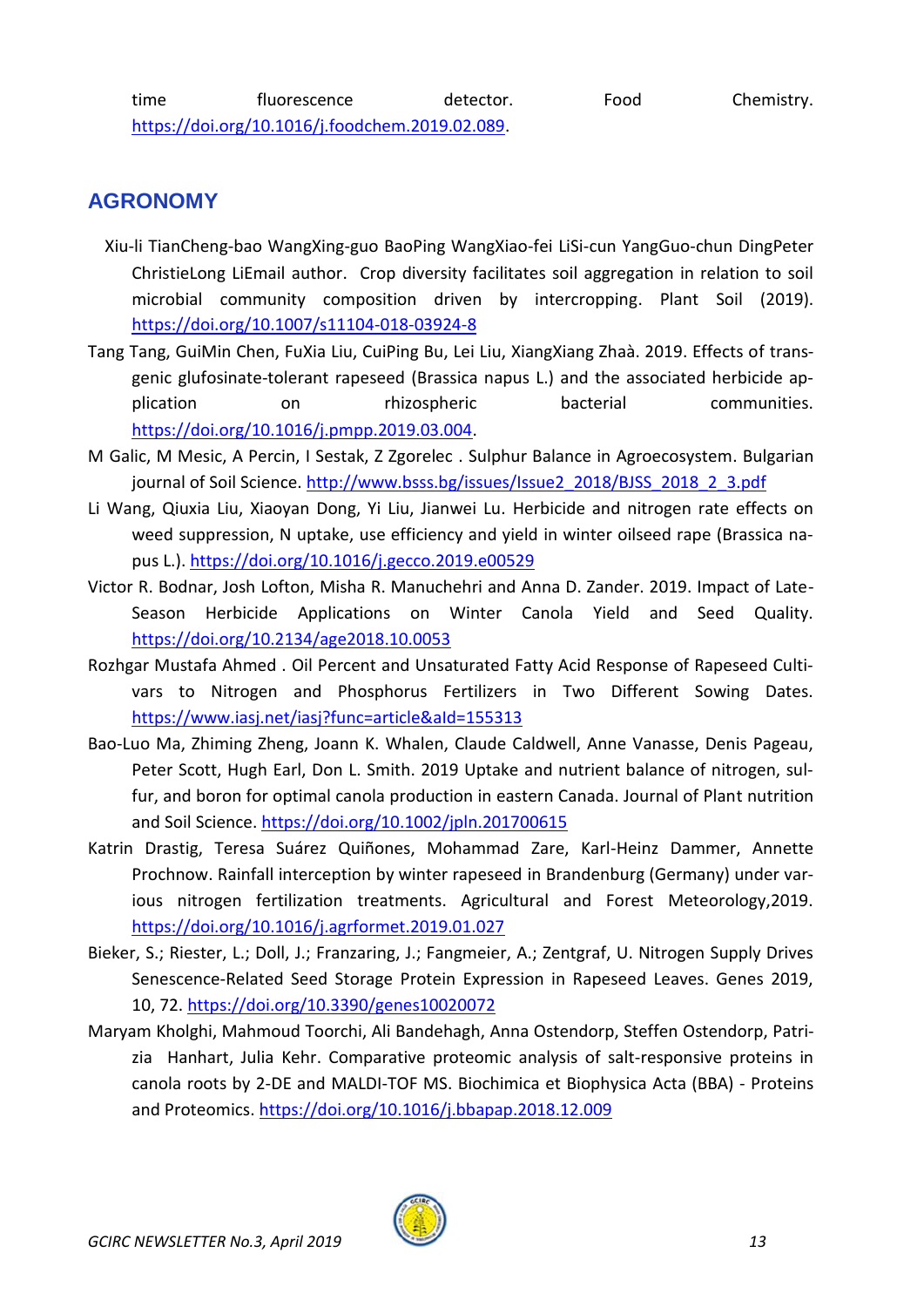- Hashem, H.A.; Mansour, H.A.; El-Khawas, S.A.; Hassanein, R.A. The Potentiality of Marine Macro-Algae as Bio-Fertilizers to Improve the Productivity and Salt Stress Tolerance of Canola (Brassica napus L.) Plants. Agronomy 2019, 9, 146. <https://doi.org/10.3390/agronomy9030146>
- Catherine Champagne, Jenelle White, Aaron Berg, Stephane Belair and Marco Carrera. 2019. Impact of Soil Moisture Data Characteristics on the Sensitivity to Crop Yields Under Drought and Excess Moisture Conditions.<https://doi.org/10.3390/rs11040372>
- A. Moradi Aghdam, S. Sayfzadeh, A.H. Shirani Rad, S.A. Valadabadi, H.R. Zakerin. The assessment of water stress and delay cropping on quantitative and qualitative traits of rapeseed genotypes. Industrial Crops and Products, 2019. [https://doi.org/10.1016/j.indcrop.2019.01.051.](https://doi.org/10.1016/j.indcrop.2019.01.051)
- Khan, M.N., Zhang, J., Luo, T. et al. Morpho-physiological and biochemical responses of tolerant and sensitive rapeseed cultivars to drought stress during early seedling growth stage. Acta Physiol Plant (2019) 41: 25.<https://doi.org/10.1007/s11738-019-2812-2>
- LIU Li-xin XIONG Jun-lan LI Jun CHEN Chang ZHANG Chun-lei . Exogenous application of AM1 improves drought stress tolerance in rapeseed (Brassica napus L.). <http://cpfd.cnki.com.cn/Article/CPFDTOTAL-CSSC201811003064.htm>
- Dilip Biswas, Baoluo Ma, Malcolm John Morrison. 2019. Changes in leaf nitrogen and phosphorus, photosynthesis, respiration, growth and resource use efficiency of a rapeseed cultivar as affected by drought and high temperature.<https://doi.org/10.1139/CJPS-2018-0023>
- Ahmar, S., Liaqat, N., Hussain, M., Salim, M. A., Shabbir, M. A., Ali, M. Y., Noushahi, H. A., Bilal, M., Atta, B., & Rizwan, M. (2019). Effect of Abiotic Stresses on Brassica Species and Role of Transgenic Breeding for Adaptation. Asian Journal of Research in Crop Science, 3(1), 1- 10.<https://doi.org/10.9734/ajrcs/2019/v3i130037>
- Maliba, B.G., Inbaraj, P.M. & Berner. 2019. The Use of OJIP Fluorescence Transients to Monitor the Effect of Elevated Ozone on Biomass of Canola. PlantsJ.M. Water Air Soil Pollut (2019) 230: 75.<https://doi.org/10.1007/s11270-019-4124-y>
- Uddin, S., Parvin, S., Löw, M. et al. Plant Soil (2019). Water use dynamics of dryland canola (Brassica napus L.) grown on contrasting soils under elevated CO2. <https://doi.org/10.1007/s11104-019-03987-1>
- Justyna Boniecka, Karolina Kotowicz, Edyta Skrzypek, Kinga Dziurka, Monika Rewers, Iwona Jedrzejczyk, Emilia Wilmowicz, Julia Berdychowska, Grażyna B.Dąbrowska. Potential biochemical, genetic and molecular markers of deterioration advancement in seeds of oilseed rape (Brassica napus L.). Industrial Crops and Products. <https://doi.org/10.1016/j.indcrop.2018.12.098>
- S Schwabe, E A Weber, S Gesell, S Gruber, W Claupein. Overcoming seed dormancy in oilseed rape (Brassica napus L.) with exogenous compounds. Weed Research. <https://doi.org/10.1111/wre.12346>
- Marine PORET, Balakumaran CHANDRASEKAR, Sylvain DECHAUMET, Alain BOUCHEREAU, Tae-Hwan KIM5, Bok-Rye LEE, Flavien MACQUART, Ikuko HARA-NISHIMURA, Renier A. van DER HOORN, Jean-Christophe AVICE. A genotypic comparison reveals that the improve-

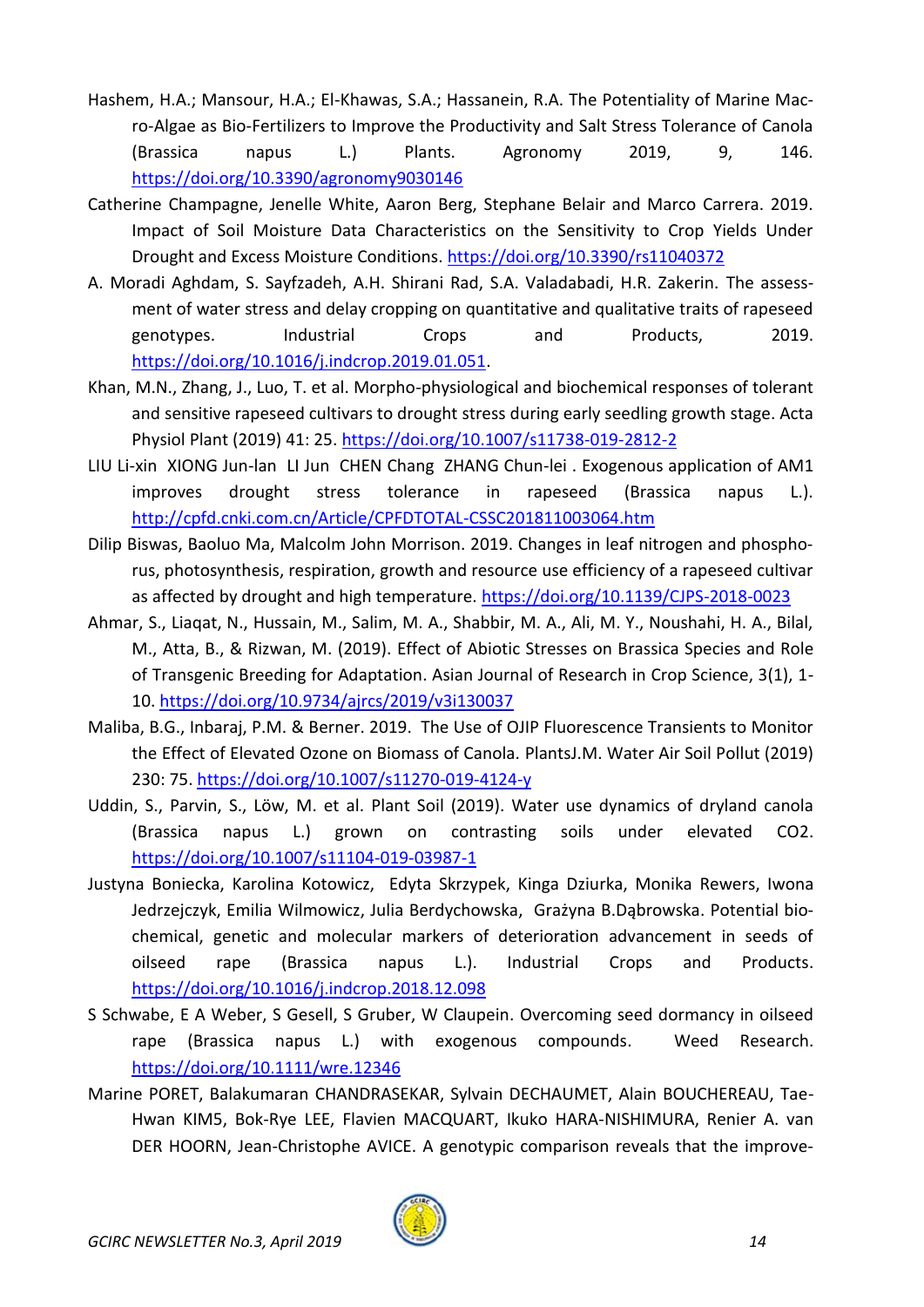ment in nitrogen remobilization efficiency in oilseed rape leaves is related to specific patterns of senescence-associated protease activities and phytohormones. Front. Plant Sci. | <https://doi.org/10.3389/fpls.2019.00046>

- KA Wynne 2018. A Systems-Based Approach to Improve Expanding Canola Production in Texas. Texas A&M university Libraries. <https://oaktrust.library.tamu.edu/handle/1969.1/174612>
- Jenelle White, Aaron A.Berg, Catherine Champagne, Jon Warland, Yinsuo Zhang. 2019. Canola yield sensitivity to climate indicators and passive microwave-derived soil moisture estimates in Saskatchewan, Canada.<https://doi.org/10.1016/j.agrformet.2019.01.004>
- Julianne M. Lilley, Bonnie M. Flohr, Jeremy P.M. Whish, Imma Farre, John A. Kirkegaard. 2009. Defining optimal sowing and flowering periods for canola in Australia. Field Crops Research.<https://doi.org/10.1016/j.fcr.2019.03.002>
- Tássia C. Confortin, Izelmar Todero, Luciana Luft, Gustavo A. Ugalde, Marcio A. Mazutti, Zanandra B. Oliveira, Eduardo L. Bottega, Alberto E. Knies, Giovani L. Zabot, Marcus V. Tres. Oil yields, protein contents, and cost of manufacturing of oil obtained from different hybrids and sowing dates of canola. Journal of Environmental Chemical Engineering, 2019, <https://doi.org/10.1016/j.jece.2019.102972> (Brazil)
- Pieter M.F. Elshout, Rosalie van Zelm, Marijn van der Velde, Zoran Steinmann, Mark A.J. Huijbregts. Global relative species loss due to first‐generation biofuel production for the transport sector. Global Change Biology BIOENERGY. <https://doi.org/10.1111/gcbb.12597>
- Groenbaek M, Tybirk E, Neugart S, Sundekilde UK, Schreiner M and Kristensen HL (2019) Flavonoid Glycosides and Hydroxycinnamic Acid Derivatives in Baby Leaf Rapeseed From White and Yellow Flowering Cultivars With Repeated Harvest in a 2-Years Field Study. Front. Plant Sci. 10:355.<https://doi.org/10.3389/fpls.2019.00355>

## **Modelling:**

- Dong Li ; Xiujuan Wang ; James C Trask ; Baogang Lin ; Dongqing Zhang. The variability of plant branching and structural properties: data analysis and modeling investigation of winter oilseed rape (Brassica napus).<https://doi.org/10.1109/PMA.2018.8611620>
- Lian Wu, Xuan Zhu, Roger Lawes, David Dunkerley & Heping Zhang (2019) Comparison of machine learning algorithms for classification of LiDAR points for characterization of canola canopy structure, International Journal of Remote Sensing, <https://doi.org/10.1080/01431161.2019.1584929>
- Chipanshi AC, Qi D, Zhang Y, Lin H, Newlands NK (2019) Prediction of canola and spring wheat yield based on the Canadian Meteorological Centre's monthly forecasting system. Clim Res 77:155-165.<https://doi.org/10.3354/cr01547>
- Niedbała, G. Application of Artificial Neural Networks for Multi-Criteria Yield Prediction of Winter Rapeseed. Sustainability 2019, 11, 533. <https://doi.org/10.3390/su11020533>
- Anna Sikorska, Marek Gugała, Krystyna Zarzecka. RESPONSE OF WINTER RAPESEED TO BI-OSTIMULATOR APPLICATION AND SOWING METHOD PART I. FIELD ARCHITECTURE ELE-

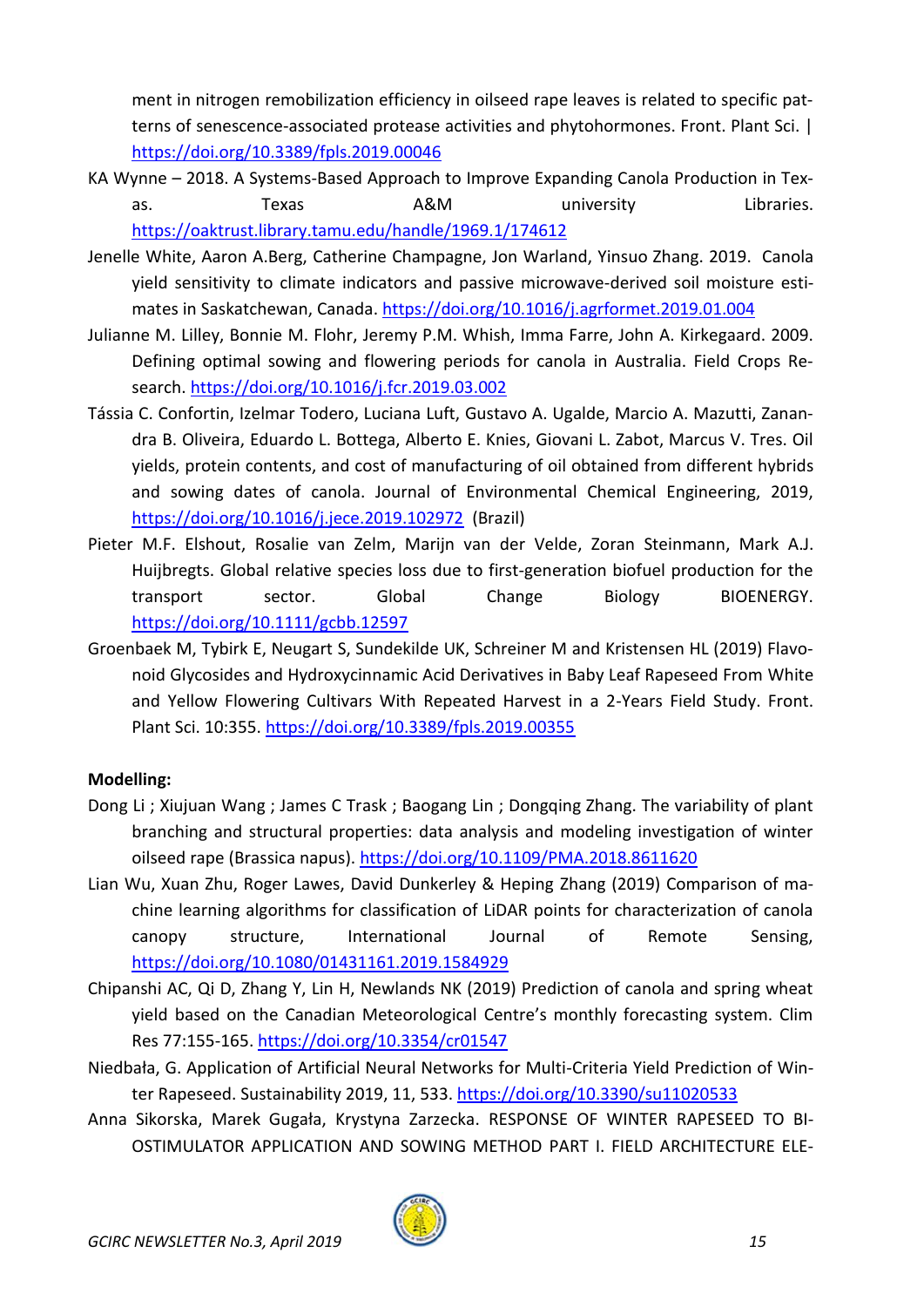## <span id="page-15-0"></span>**PROCESSING and USES**

#### **Processes, oil, proteins**

- Zhigao Wang, Rui Xue Zhang, Cheng Zhang, Caixia Dai, Xingrong Ju, and Rong He. Fabrication of stable and self-assembling rapeseed protein nanogel for hydrophobic curcumin delivrey.
- J. Agric. Food Chem., Just Accepted Manuscript<https://doi.org/10.1021/acs.jafc.8b05572> Kalaydzhiev, H., Ivanova, P., Stoyanova, M. et al. Valorization of Rapeseed Meal: Influence of Ethanol Antinutrients Removal on Protein Extractability, Amino Acid Composition and Fractional Profile Waste Biomass Valor (2019). [https://doi.org/10.1007/s12649-018-](https://doi.org/10.1007/s12649-018-00553-1) [00553-1](https://doi.org/10.1007/s12649-018-00553-1)
- Nitzia ThalíaFlores-Jiménez, José Armando Ullo, Judith Esmeralda Urías, Silvas José Carmen Ramírez Ramírez, Petra Rosas Ulloa, Pedro Ulises Bautista Rosales, Yessica Silva Carrillo, Ranferi Gutiérrez Leyva. Effect of high-intensity ultrasound on the compositional, physicochemical, biochemical, functional and structural properties of canola (Brassica napus L.) protein isolate. Food Research International. <https://doi.org/10.1016/j.foodres.2019.01.025>
- G Yadavalli, H Lei, Z Yang, Y Zhang. Alkaline Separation of Protein from Canola Meal and Its Kinetic Study.<https://scienceforecastoa.com/Articles/SJMCE-V2-E1-1011.pdf>
- Chloé Amine, Adeline Boire, Alice Kermarrec, Denis Renard. Associative properties of rapeseed napin and pectin: Competition between liquid-liquid and liquid-solid phase separation. Food Hydrocolloids.<https://doi.org/10.1016/j.foodhyd.2019.01.026>
- Rong He, Yi-Jie Yang, Zhigao Wang, Chang-rui Xing, Jian Yuan, Li-Feng Wang, Chibuike Udenigwe & Xing-Rong Ju . Rapeseed protein-derived peptides, LY, RALP, and GHS, modulates key enzymes and intermediate products of renin–angiotensin system pathway in spontaneously hypertensive rat.<https://doi.org/10.1038/s41538-018-0033-5>
- Xiao Andreas Fetzer, Thomas Herfellner, Peter Eisner. 2019. Rapeseed protein concentrates for non-food applications prepared from pre-pressed and cold-pressed press cake via acidic precipitation and ultrafiltration.<https://doi.org/10.1016/j.indcrop.2019.02.039>
- yangXia, Xia Xiang, Fenghong Huang, Zhen Zhang, Ling Han. Dietary canolol induces apoptosis in human cervical carcinoma HeLa cells through ROS-MAPK mediated mitochondrial signaling pathway: In vitro and in vivo.<https://doi.org/10.1016/j.cbi.2019.01.016>
- Mohamed.A.Fouad.M.Gaber, Francisco J.Trujillo, Maged Peter Mansour, Cheryl Taylor, Pablo Juliano. 2019. Megasonic-assisted aqueous extraction of canola oil from canola cake. <https://doi.org/10.1016/j.jfoodeng.2019.02.017>

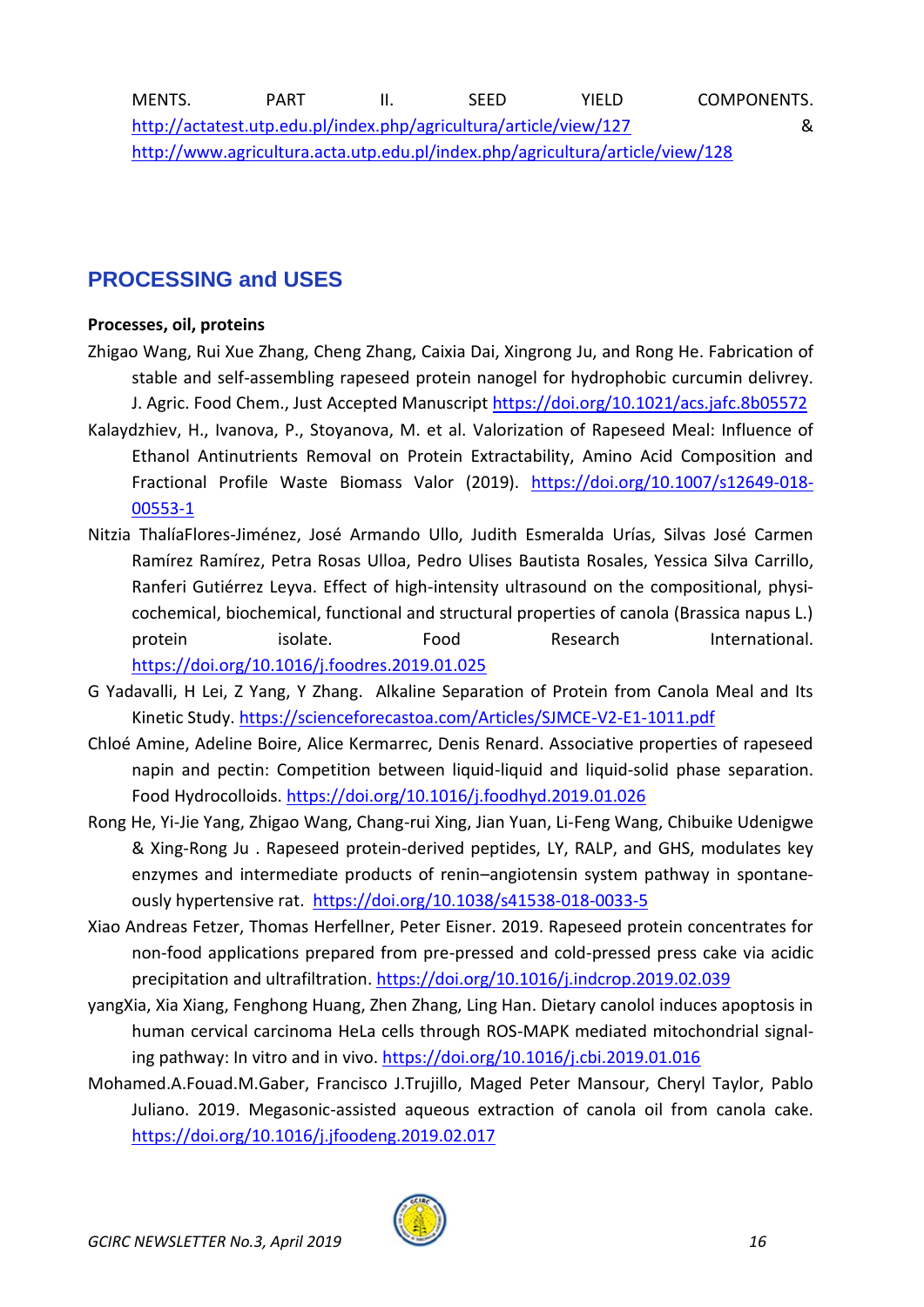- Kate J Bowen Penny M Kris-Etherton et al 2019. Oleic Acid Canola Oils Lower Atherogenic Lipids and Lipoproteins Compared to a Diet with a Western Fatty Acid Profile in Adults with Central Adiposity[. https://doi.org/10.1093/jn/nxy307](https://doi.org/10.1093/jn/nxy307)
- Monika Beszterda, Małgorzata Nogala‐Kałucka. 2019. Current Research Developments on the Processing and Improvement of the Nutritional Quality of Rapeseed (Brassica napus L.). <https://doi.org/10.1002/ejlt.201800045>
- Lucia Zeleňáková, Mária Angelovičová, Marek Šnirc, Jana Žiarovská, Stanislav Kráčmar, Branislav Gálik , Simona Kunová. 2019. Thermo-degradative changes of rapeseed and sunflower oils during deep-frying French fries. <https://doi.org/10.5219/1080>
- Miao Zhang, Chang Zheng, Mei Yang, Qi Zhou, Wenlin Li, Changsheng Liu, Fenghong Huang. Primary Metabolites and Polyphenols in Rapeseed (Brassica napus L.) Cultivars in China. AOCS 2019 .<https://doi.org/10.1002/aocs.12179>
- X Ma, X Li, F Chen, W Chen, X Wan, F Huang. Isolation and characterization of melanin derived from rapeseed meal. OIL CROP SCIENCE, 2019, [https://doi.org/10.3969/j.issn.2096-](https://doi.org/10.3969/j.issn.2096-2428.2019.01.004) [2428.2019.01.004](https://doi.org/10.3969/j.issn.2096-2428.2019.01.004)
- Yanxia Cong, Ling-Zhi Cheong, Fenghong Huang, Chang Zheng, Chuyun Wan, Mingming Zheng. 2019. Effects of microwave irradiation on the distribution of sinapic acid and its derivatives in rapeseed and the antioxidant evaluation. <https://doi.org/10.1016/j.lwt.2019.03.048>

#### **Feed**

- Malau-Aduli AEO, Nguyen DV, Le HV, Nguyen QV, Otto JR, Malau-Aduli BS, et al. (2019) Correlations between growth and wool quality traits of genetically divergent Australian lambs in response to canola or flaxseed oil supplementation. PLoS ONE 14(1): e0208229. <https://doi.org/10.1371/journal.pone.0208229>
- J.V.Judy, G.C.Bachman, T.M.Brown-Brandl, S.C.Fernando, K.E.Hales, K.J.Harvatine, P.S.Miller, P.J.Kononoff. Increasing the concentration of linolenic acid in diets fed to Jersey cows in late lactation does not affect methane production. Journal of Dairy Science <https://doi.org/10.3168/jds.2018-14608>
- Dervan D.S.L. Bryan, Dawn A.Abbott, Henry L.Classen. Digestion kinetics of protein sources determined using an in vitro chicken model . Animal Feed Science and Technology <https://doi.org/10.1016/j.anifeedsci.2019.01.002>
- C. Muñoz, R. Sánchez, A.M.T. Peralta, S. Espíndola, T. Yan, R. Morales, E.M. Ungerfeld. Effects of feeding unprocessed oilseeds on methane emission, nitrogen utilization efficiency and milk fatty acid profile of lactating dairy cows. Animal Feed Science and Technology, 2019. <https://doi.org/10.1016/j.anifeedsci.2019.01.015>
- Yujia Tian, Xuewei Zhang, Peiqiang Yu. 2019. Protein molecular structure, degradation and availability of canola, rapeseed and soybean meals in dairy cattle diets. <https://doi.org/10.5713/ajas.18.0829>

#### **Non Food-non Feed**

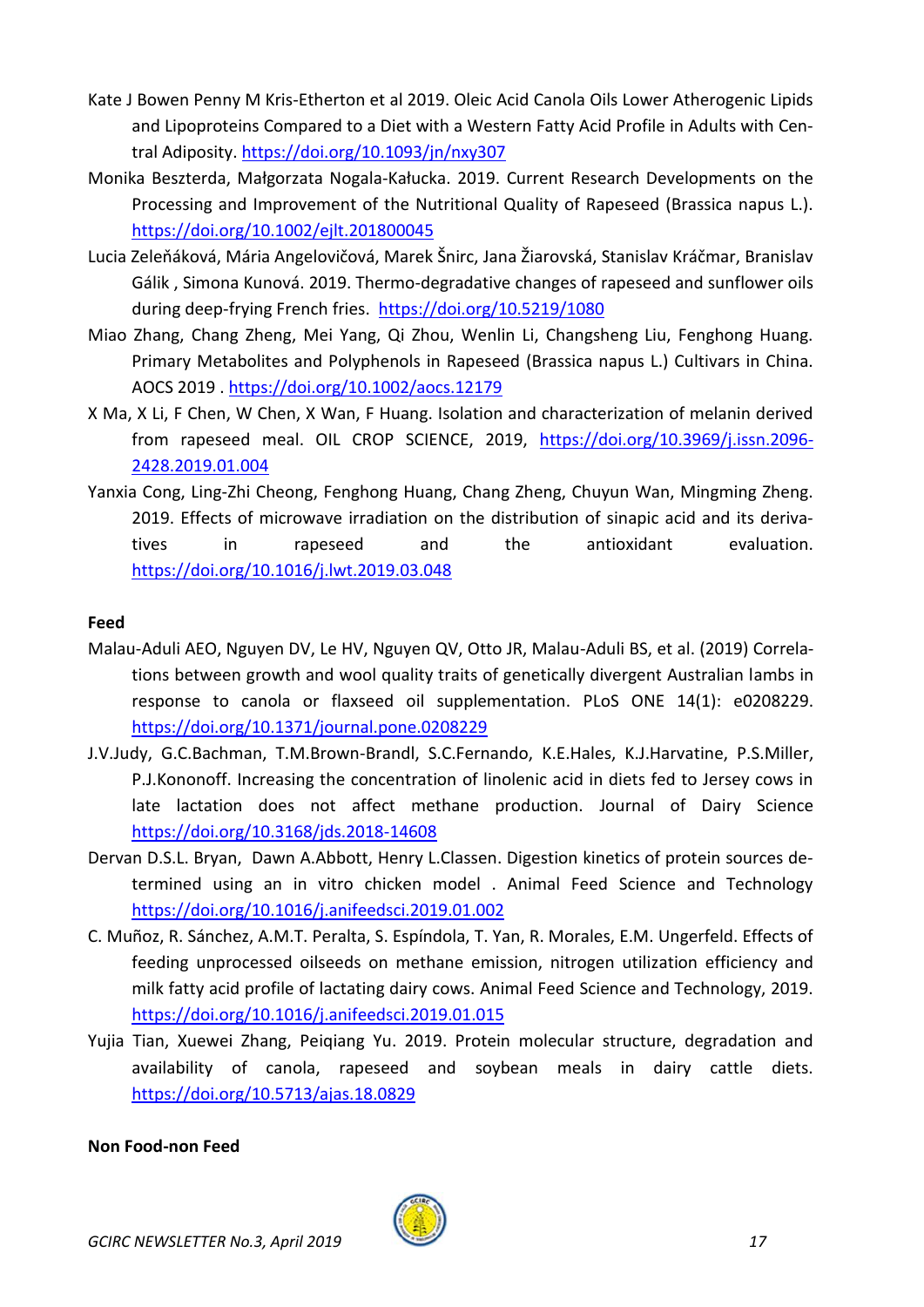M AKGÜL, I ERDÖNMEZ, M ÇİÇEKLER, A TUTUŞ. The Investigations on Pulp and Paper Produc‐ tion with Modified Kraft Pulping Method from Canola (Brassica napus L.) Stalks. Kastamonu Univ., Journal of Forestry Faculty<https://doi.org/10.17475/kastorman.499091> Damian Konkol, Ida Szmigiel, Marta Domżał-Kędzia, Marek Kułażyński, Anna Krasowska, Sebas‐ tian Opaliński, Mariusz Korczyński, Marcin Łukaszewicz. 2019. Biotransformation of rape‐ seed meal leading to production of polymers, biosurfactants, and fodder. <https://doi.org/10.1016/j.bioorg.2019.03.039>

#### **Storage:**

Daeung Yu, Bijay Shrestha, Oon-DooBaik . 2019. Computer simulation of heat transfer for disinfestation of red flour beetle, Tribolium castaneum (Herbst) in stored canola seeds (Brassica napus L.) by radio frequency heating.<https://doi.org/10.1016/j.eaef.2019.02.007>

#### **Analyses :**

- Chernova A, Mazin P, Goryunova S, Goryunov D, Demurin Y, Gorlova L, Vanyushkina A, Mair W, Anikanov N, Yushina E, Pavlova A, Martynova E, Garkusha S, Mukhina Z, Savenko E, Khaitovich P. 2019. Ultra-performance liquid chromatography-mass spectrometry for precise fatty acid profiling of oilseed crops. PeerJ 7:e6547<https://doi.org/10.7717/peerj.6547>
- Claire Defaix, Arnaud Aymes, Sara Albe Slabi, Mélody Basselin, Christelle Mathé, Olivier Galet, Romain Kapel. A new size-exclusion chromatography method for fast rapeseed albumin and globulin quantification, 2019.<https://doi.org/10.1016/j.foodchem.2019.01.209>
- Lirong Xu, Xu Li, Jianhua Huang, Pan Gao, Qingzhe Jin, Xingguo Wang. 2019. Rapid Measuring Flavor Quality Changes of Frying Rapeseed Oils using a Flash Gas Chromatography Electronic Nose. https://doi.org/10.1002/ejlt.201800260
- Jun-Ge Song, Chen Cao, Jinwei Li, Yong-Jiang Xu, and Yuanfa Liu. 2019. Development and Validation of a QuEChERS-LC-MS/MS Method for the Analysis of Phenolic Compounds in Rapeseed Oil.<https://doi.org/10.1021/acs.jafc.9b00029>

## <span id="page-17-0"></span>**ECONOMY and MARKET**

- Carla Caldeira, Omar Swei, Fausto Freire, Luis C.Dias, Elsa A.Olivetti, Randolph Kirchain. 2019. Planning strategies to address operational and price uncertainty in biodiesel produc-tion. <https://doi.org/10.1016/j.apenergy.2019.01.195>
- X Zhang, M Hong, L Luo, R Guo. Challenges and suggestions of Chinese rapeseed industry. O1IL CROP SCIENCE, 2019,<https://doi.org/10.3969/j.issn.2096-2428.2019.01.001>

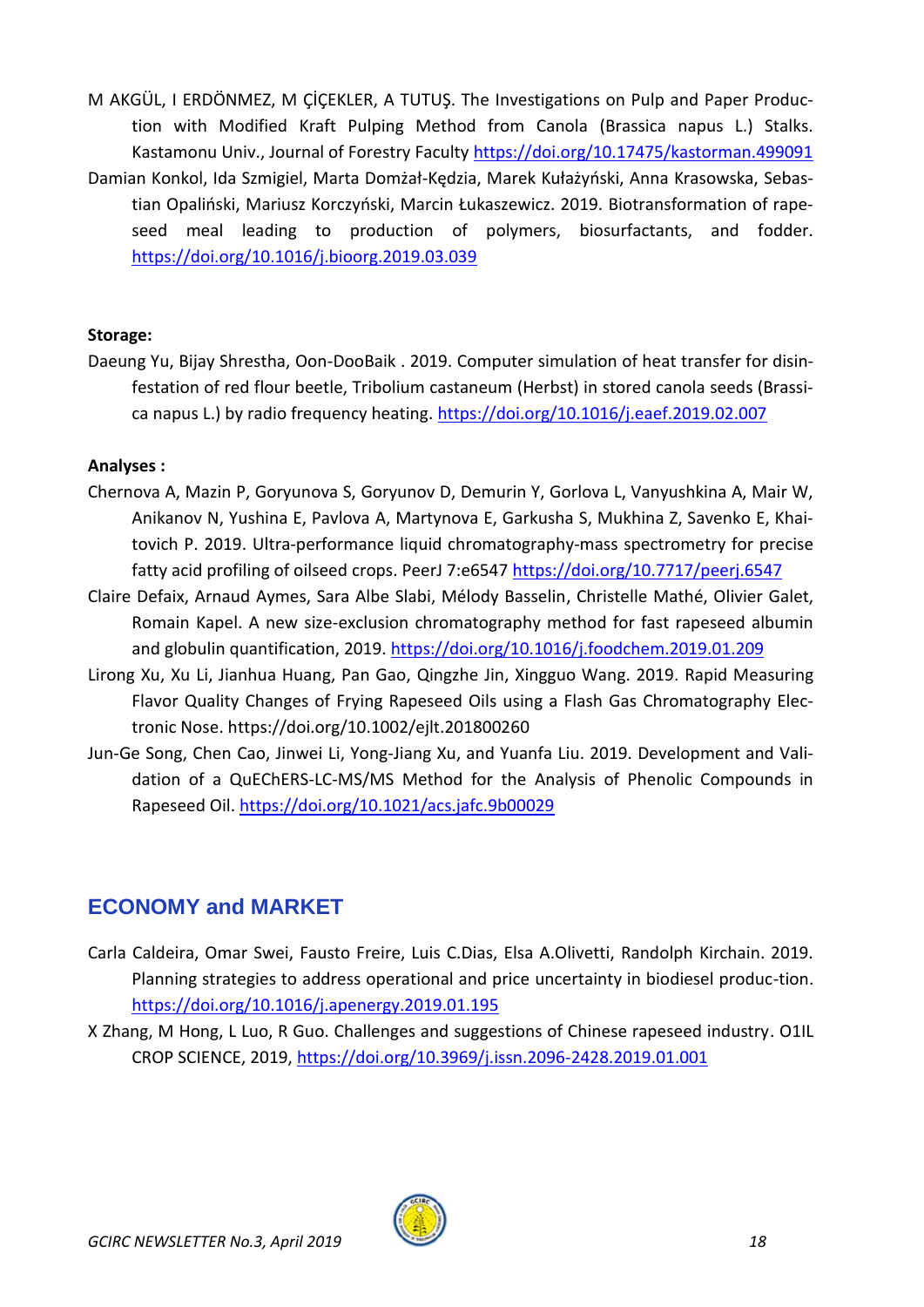## <span id="page-18-0"></span>**Value chain and Regional News**

#### **From the 2018 Canola Week's Canola Industry Meeting in Saskatoon, Canada**

#### **1) Canada**

After a global presentation of the canola sector, the session "Industry Strategy and Updates" was dedicated to the presentations from life-science companies: a communication exercise presenting their activities in service of producers and the canola value-chain. These were of importance in the restructuring context: the purchase of Monsanto by Bayer, the investment by BASF of the Inviofr canola business, the creation of Corteva - which joins Pioneer, Dupont, Dow and Granular - and also the investments of foreign companies in development (Nuseed, DLSeeds). The session was started by Jim Everson (Canola Council of Canada - CCC) who presented the role of the Canola Council and its progress towards its 2025 strategy: 90% of the Canadian production is sold on global market, and CC has a role in advising Canadian negotiators, and works in policy channels. The CCC's crop production team supports the dialogue with China about blackleg contaminations, market access issues and the internal regulations (breeding, seed treatments…). The CCC also coordinates a steering committee on clubroot, blackleg, sclerotinia, crop nutrition and lime to encourage research coordination and developing best management practices on these issues. The CCC spends S5 million CAN on canola research yearly, but the overall budget was decreasing (5,8M€ in 2018 / 7,8 M€ in 2017) due to the withdrawal of some industrial actors. The promotion of canola is operated in mature markets with a brand strategy and promoted in emerging markets like Korea and Vietnam.

The next session was dedicated reports on the results of the 2018 canola crop in Canada: crop production issues, climatic hazards, quality of production. There was a precise focus on clubroot, which continues to progress, and on the field work aimed to deal with this disease. Bruce Gossen presented an "Agronomy update from the International Clubroot Workshop": Clubroot continues to spread, mainly by soil infested equipment and spreading to nearby fields. From the technical point of view, soil pH>7.5 "reduces clubroot infestation, but the relation is very weak ( $R^2=0.11$ )"; a reduction of 90% of inoculum in 3 years has been observed showing the importance of longer rotations; the fumigation/ solarization works better with a film, but very expensive and the attempts of biocontrol and seed treatments did not work. In fact, no single approach appears to be effective, including genetic resistance. Gary Peng offered a report from the International Clubroot Workshop on genetics works: at least 11 clubroot Resistance (CR) loci have been identified, and 2 have been cloned. The precise location is not clear. Several come from turnip (line Siloga). The International consortium for gene nomenclature deals with a key issue: works in China showed that with the classical tests of William, 4 pathotypes are identified… and 12 can be distinguished with differential sets.

In Canada, the Alberta Agriculture and Forestry works for screening on *B rapa* and *B. nigra*, with 23 isolates/ 300 accessions, and on transcriptomics in *B napus* upon clubroot infection. There are also collaborations developed to work on partial resistance with the French team in Rennes,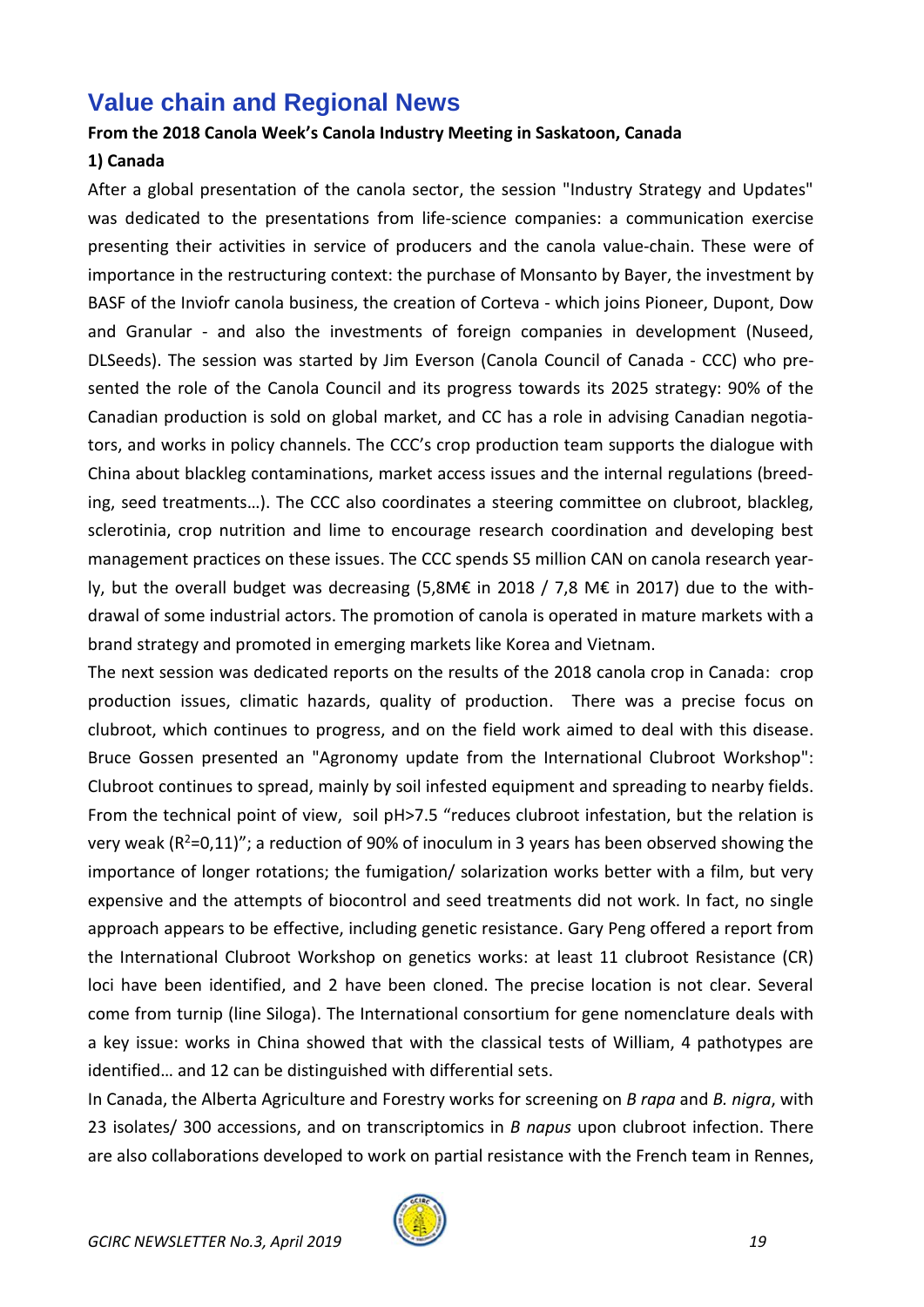France. Gary Peng concluded that there are limited resources as CR genes, there are a number of *P. brassicae* pathotypes, and that there is a need of CR genes deployment strategies.

The session "Special topics" offered perspectives about GMOs: evolution of consumer preferences with a key question on GMOs and food uses of proteins, and issues for international trade (Peter Slade, university of Saskatchevan). There were also interesting presentations on neonicotinoids (between regulation and pressure of professionals), and on the possible accumulation of glyphosate in soils, with quantified results, which is quite rare information (Charles Geddes, AAFC Lethbridge).

#### **2) Australia:**

Rod Mailer, Australian Oils Research, gave a talk on some elements of the 2018 canola crop in Australia, at Canola Week. Canola is grown in SW, NW and SE parts of Australia. In 2018, New South Wales experienced huge drought problems, and most of the canola crop was ploughed in or cut as fodder. As a result, the acreage decreased from 2,9Mha in 2017/17 to 1,5Mha in 2018/19. The trend in Australia is to produce high oleic and low linolenic varieties. Canola in Australia includes *B napus*, *B rapa,* and *B juncea* species, and the Australian quality standard is similar to Canada.

## **3) USA**

Dale Thorenson, representing the US Canola Association presented the main trends of canola in US.

Canola started in 1992 and reached 2 million acres (approx.; 810 000 ha) in 2018, the crop growth is correlated to Canadian production. The increase in canola consumption has been higher than in production. 75% of the canola crop is grown near the Canadian border, in North Dakota, Montana and Minnesota. The majority of the crop is spring-type cultivars but there are some 200 000 acres of winter canola in the high-plains regions of the US in Kansas and Oklahoma.

In North Dakota, the largest producing canola state, canola is in competition with other oil crops: in 2000, soya, canola and sunflower were quite close. Sunflower acres have decreased because of birds' damage down to 400,000 acres. Soybeans acreage in North Dakota has increased to 6 – 7 million acres in recent years compared to 1.5 million acres for canola. Canola could increase by up to 1 million acres in the US if growers along the Canadian border divert acreage from soybeans and pulse crops because of depressed prices as a result of tariffs.

## **3) France: following the historic fall of rapeseed areas in France and in Europe, upheavals are to be expected for the 2019/2020 marketing campaign. (source: La Lettre des Oléopros Terres Univia, Jan 2019)**

The intense drought in the summer and early autumn has impacted rapeseed sowings, and then the emergence in all the production areas, except for the north-west of the Paris basin. The current national sole of rapeseed, after possible destruction of the fields in the poorest

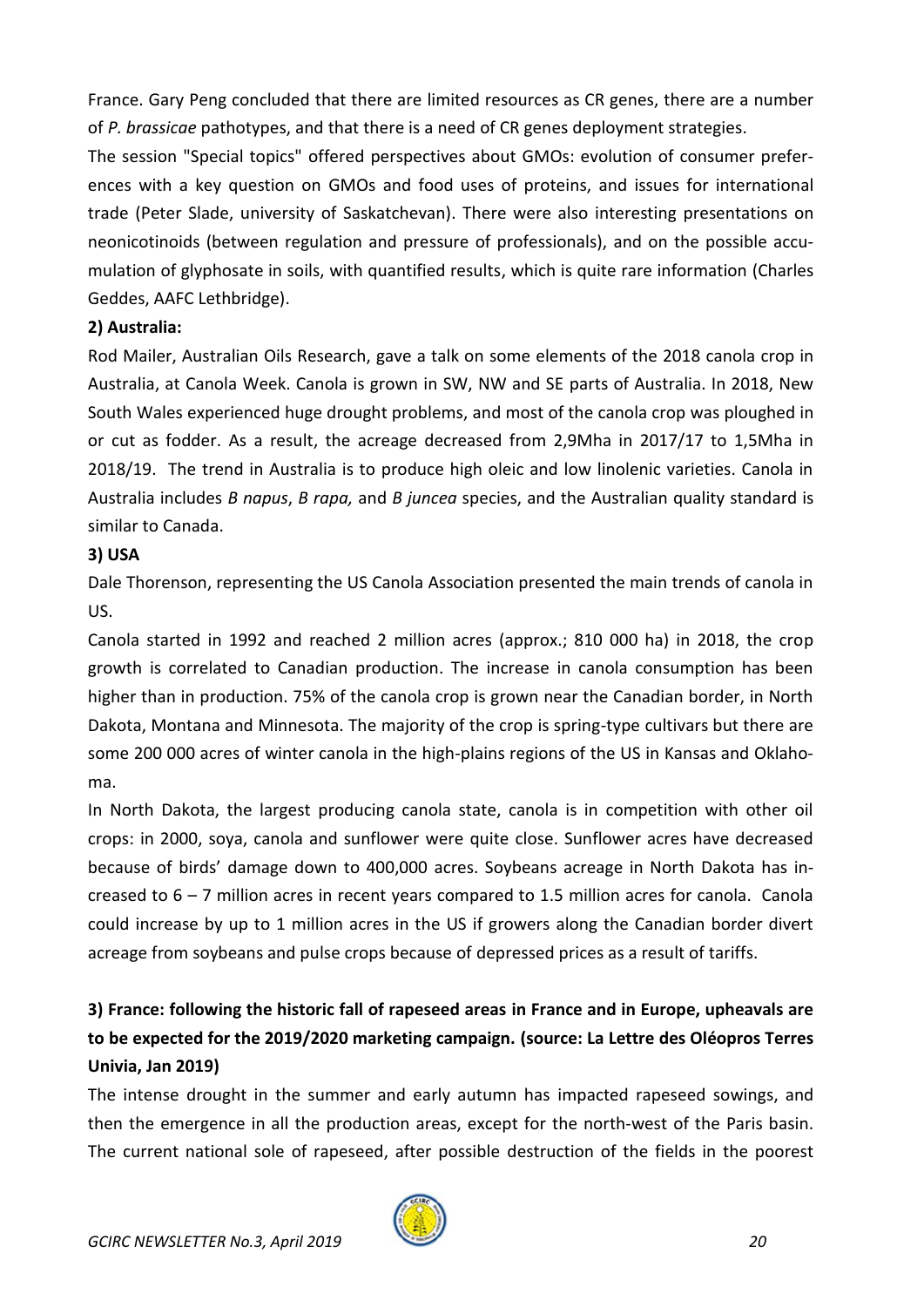conditions, would thus be in very strong withdrawal, of 30% compared to the harvest 2018. It would be around 1.1 million ha (against nearly 1, 6 million ha in 2018) according to the estimates of Terres Univia and Terres Inovia from various sources of operators. The situation will have to be evaluated again after winter to refine the 2019 crop projections. Nevertheless, early planting of rapeseed - before August 15th - carried out in association with legume companion plants, seemed to be better off. Perhaps a trail for the future? This technique develops significantly. According to the latest survey on cultivation practices by Terres Inovia (2018 harvest), it would be practiced on about 10% of the national crop, in strong growth compared to the previous survey in 2014.

# <span id="page-20-0"></span>**Upcoming International and national events**

**5-8 May, 2019: AOCS Annual Meeting,** St Louis, Missouri, USA. <http://annualmeeting.aocs.org/>

**5-6 June, 2019 Agri Biostimulants 2019. Rome, Italy**. **<https://agribiostimulants.com/>**

#### **16-19 June, 2019 15th International Rapeseed Congress, Berlin, ""Flowering for the Future"**

<https://www.irc2019-berlin.com/>





**7-10 July 2019, 9th European Symposium on Plant Lipids Marseille, France**

**18-21 September 2019: European Conference on crop diversification. Budapest, Hungary. <https://www.cropdiversification2019.net/call-for-abstracts.html>**

**20-23 October 2019 17th Euro Fed Lipid Congress and Expo. Sevilla, Spain** [https://veranstaltungen.gdch.de/tms/frontend/index.cfm?l=8455&sp\\_id=2](https://veranstaltungen.gdch.de/tms/frontend/index.cfm?l=8455&sp_id=2)